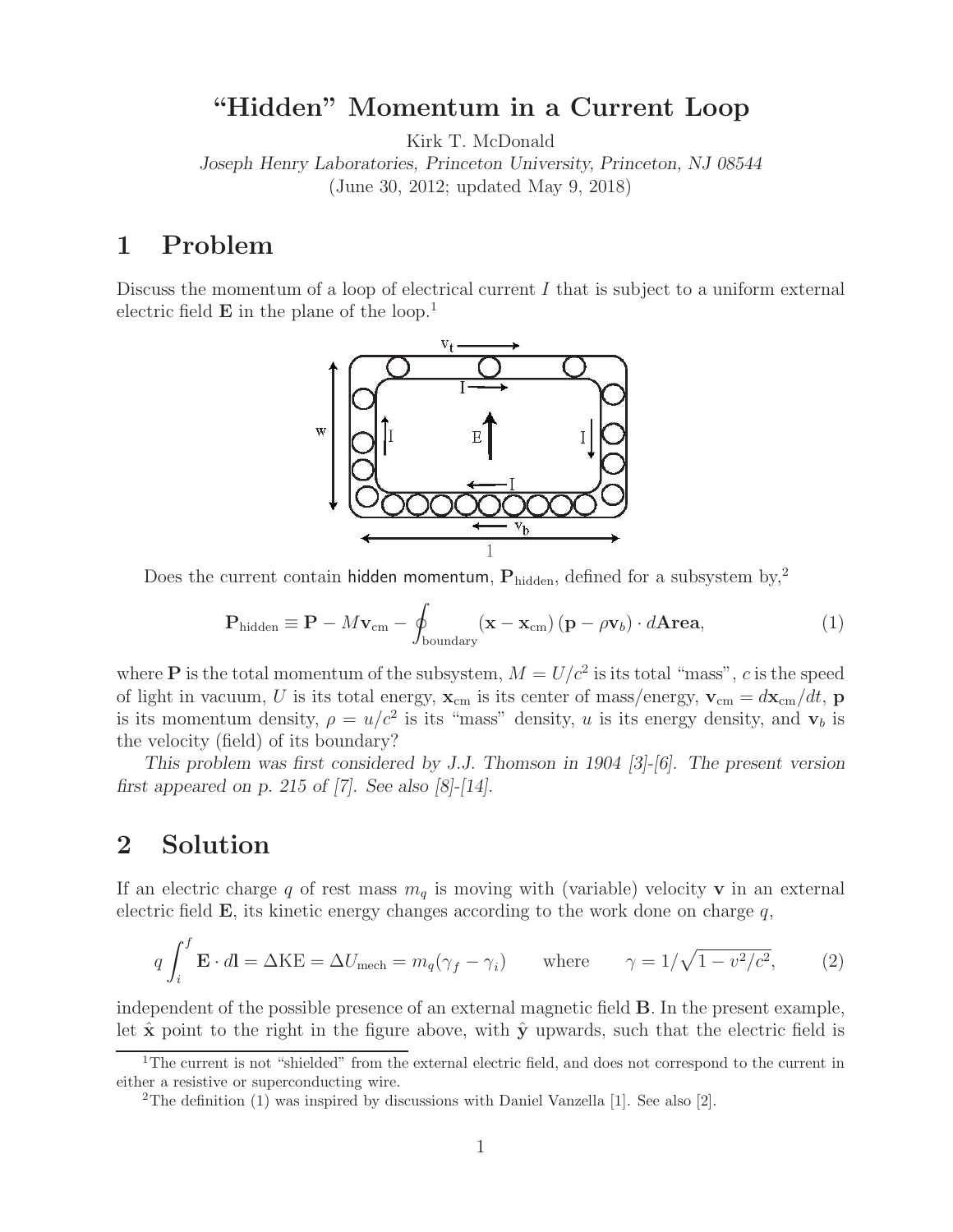$\mathbf{E} = E \hat{\mathbf{y}}$ . Then, the change in a charge's mechanical energy when moving distance w upwards through this field is,

$$
\Delta U_{\text{mech}} = m_q(\gamma_t - \gamma_b)c^2 = qEw,\tag{3}
$$

where t and b refer to the top and bottom of the loop, w is its height.<sup>3,4</sup>

We now consider the system to contain three subsystems, the circulating charges, the electromagnetic fields (which include both the external electric field and the fields of the charges), and other mechanical apparatus at rest in the lab frame, including the sources of the external electric field and a nonconducting tube that constrains the charges, without friction, to move in the rectangular circuit.

The electrical current of the circulating charges in the bottom and top segments of the loop is given by,

$$
I = qn_bv_b = qn_tv_t,\t\t(4)
$$

where  $n$  is the number of moving charges per unit length. The total momentum of the charges can now be written as,

$$
\mathbf{P}_{\text{charges}} = (n_t l m_q \gamma_t v_t - n_b l m_q \gamma_b v_b) \hat{\mathbf{x}} = \frac{l I \Delta U_{\text{mech}}}{c^2 q} \hat{\mathbf{x}} = \frac{l l w E}{c^2} \hat{\mathbf{x}} = \frac{\mathbf{m} \times \mathbf{E}}{c},\tag{5}
$$

noting that the magnetic moment **m** of the loop of circulating charge is given (in Gaussian units) by,

$$
\mathbf{m} = \int \frac{\mathbf{r} \times \mathbf{J}}{2c} d\text{Vol} = \frac{I \mathbf{Area}}{c} = -\frac{Ilw}{c} \hat{\mathbf{z}},\tag{6}
$$

where  $\hat{z}$  is out of the paper.

The center-of-mass velocity of the charges is given by,

$$
M_{\text{charges}} \mathbf{v}_{\text{cm,charges}} = (n_t l m_q \gamma_t v_t - n_b l m_q \gamma_b v_b) \hat{\mathbf{x}} = \mathbf{P}_{\text{charges}},\tag{7}
$$

where  $M_{\text{charges}}$  is the sum of the masses of all charges. This result is peculiar in that the tube that constrains the charges is at rest, and the charge distribution within that tube is stationary, from a macroscopic perspective. Equation (7) corresponds to a microscopic view in which charges enter and leave each segment of the loop, such that the center of mass of the charges in, say, the top segment moves to the right at speed  $v_t$  until a charge leaves on the right and another enters from the left; at that moment the center of mass instantaneously

<sup>3</sup>The use of this argument in cases of time-dependent electric fields is considered in sec. 3 below for transient fields, and in sec. 4 below for wave fields.

 $4$ It could be that the electric field is related only to a scalar potential V, but this is not required in the present argument. In any case, the increase in the mechanical energy of the charges is compensated by a reduction in the energy of the electric field.

If the electric field is static, with  $\mathbf{E} = -\nabla V$ , then the interference energy between the external field and the field of the energized charges is readily shown to be negative, as discussed in [15].

Also, as noted in footnote 9 of [16], in case of an electrostatic field **E**, the total energy of electric charge q has the constant value  $U = \gamma m_q c^2 + qV$ . Then, the change in a charge's mechanical energy when moving distance w upwards through this field is  $\Delta U_{\text{mech}} = m_q(\gamma_t - \gamma_b)c^2 = q\Delta V = qEw$ , as in eq. (3).

*For additional remarks on the relation*  $U = \gamma m_q c^2 + qV$ *, see [17].*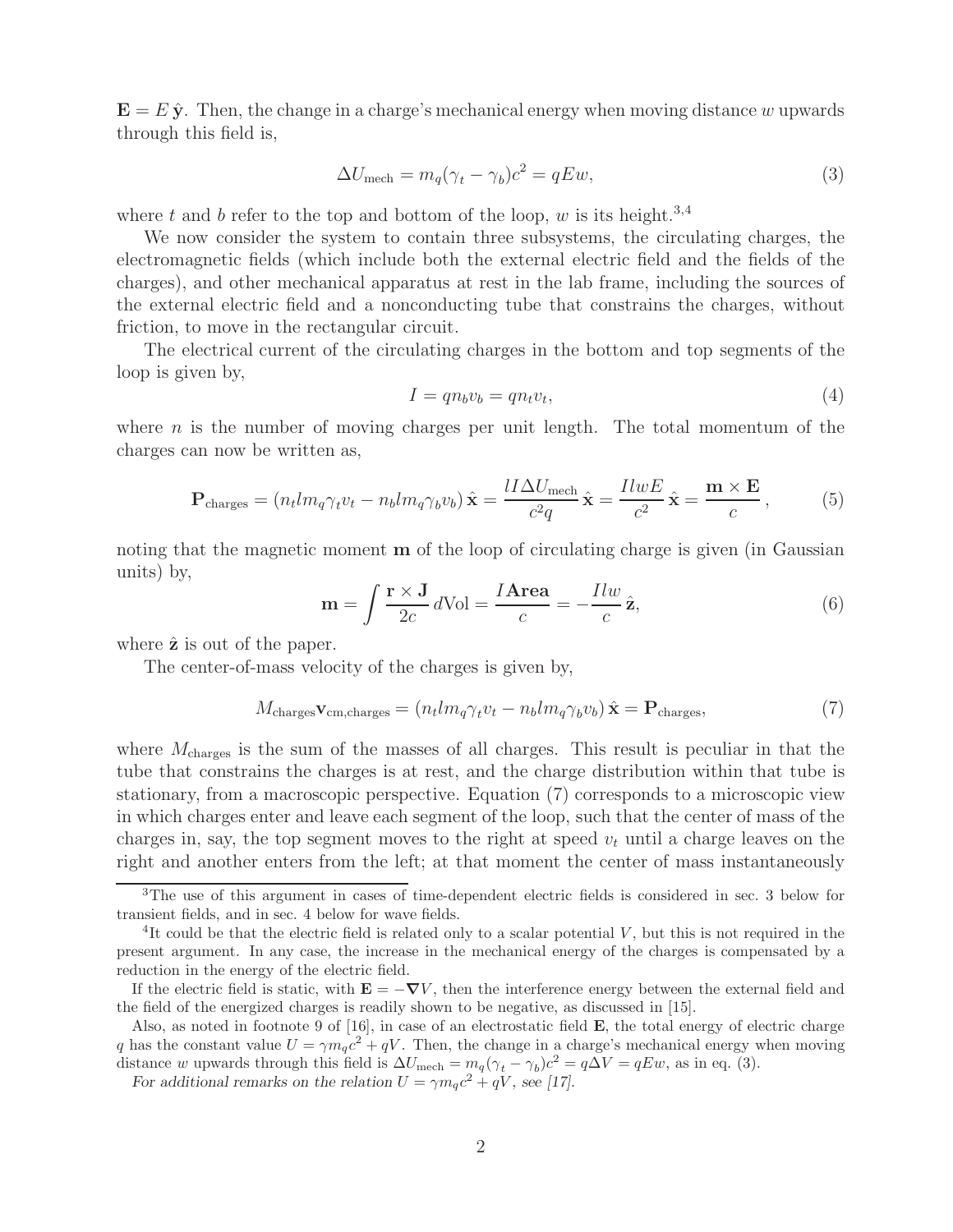moves to the left by distance  $d_t/n_t$ , where  $d_t$  is the spacing between charges in the top segment. That is, the motion of the microscopic center of mass is a Zitterbewegung.

It is more appropriate to provide a macroscopic description, in which we can speak of a steady current I, rather than a series of delta functions of current spaced at small time intervals. The macroscopic description is obtained by averaging over distances larger than the gaps d between the moving charges. In the macroscopic description the Zitterbewegung is ignored, and we set the macroscopic center-of-mass velocity  $\bar{v}_{cm, charges}$  of the charges to zero,

$$
\bar{\mathbf{v}}_{\rm cm, charges} = 0. \tag{8}
$$

The subsystem of charges is then said to contain "hidden" momentum according to the definition (1),

$$
\mathbf{P}_{\text{hidden,charges}} = \mathbf{P}_{\text{charges}} - M_{\text{charges}} \bar{\mathbf{v}}_{\text{cm,charges}} = \mathbf{P}_{\text{charges}} = \frac{\mathbf{m} \times \mathbf{E}}{c}.
$$
 (9)

The subsystem of the electromagnetic fields has nonzero momentum,

$$
\mathbf{P}_{\text{EM}} = \int \frac{\mathbf{E} \times \mathbf{B}}{4\pi c} d\text{Vol} = \int \frac{V \mathbf{J}}{c^2} d\text{Vol} = \frac{\mathbf{E} \times \mathbf{m}}{c} = -\mathbf{P}_{\text{charges}},\tag{10}
$$

where the second form of eq. (10) is due to Furry  $[8]$ <sup>5</sup>. Thus, the total momentum of the system is zero.

The center of energy of the electromagnetic fields is at rest in the lab frame, so  $\mathbf{v}_{cm,EM} = 0$ . Hence, according to definition (1), the electromagnetic subsystem has nonzero "hidden" momentum,

$$
\mathbf{P}_{\text{hidden,EM}} = \mathbf{P}_{\text{EM}} - M_{\text{EM}} \mathbf{v}_{\text{cm,EM}} = \mathbf{P}_{\text{EM}} = \frac{\mathbf{E} \times \mathbf{m}}{c} = -\mathbf{P}_{\text{charge}} = -\mathbf{P}_{\text{hidden,charges}},\tag{11}
$$

where  $M_{\text{EM}} \equiv U_{\text{EM}}/c^2$ .

*The key result of this problem is the clarification that the center-of-mass velocity to be used in application of definition (2) is the macroscopic average velocity, in the same sense that the electrical current* I *is a macroscopic average. Then, mechanical momentum which is explicitly noted in a microscopic description can, in some cases, be characterized as "hidden" in the macroscopic description.*

## **3 Transient Effects**

In the preceding the current and external electric field were assume to be steady. We now consider several possibilities of transient behavior, in which the current varies, or in which the electric field varies. $6,7$ 

 $5$ The result (10) appears on pp. 347-348 of [4] and in sec. 285 of [5], but Thomson appears not to have noted the paradox that a system "at rest" has nonzero field momentum. For discussion of these early results, see [6].

 $6$ The example of an electric charge plus magnetic dipole is a variant on the configuration of the Aharonov-Bohm effect [18], in which an electric charge moves outside a long solenoid magnet where the external field **B**solenoid is negligible but the external vector potential **A**solenoid is nonzero. For discussion by the author of classical aspects of the Aharonov-Bohm effect, see [19].

<sup>7</sup>An exotic possibility, that the entire system collapses to a black hole, has been considered in [20].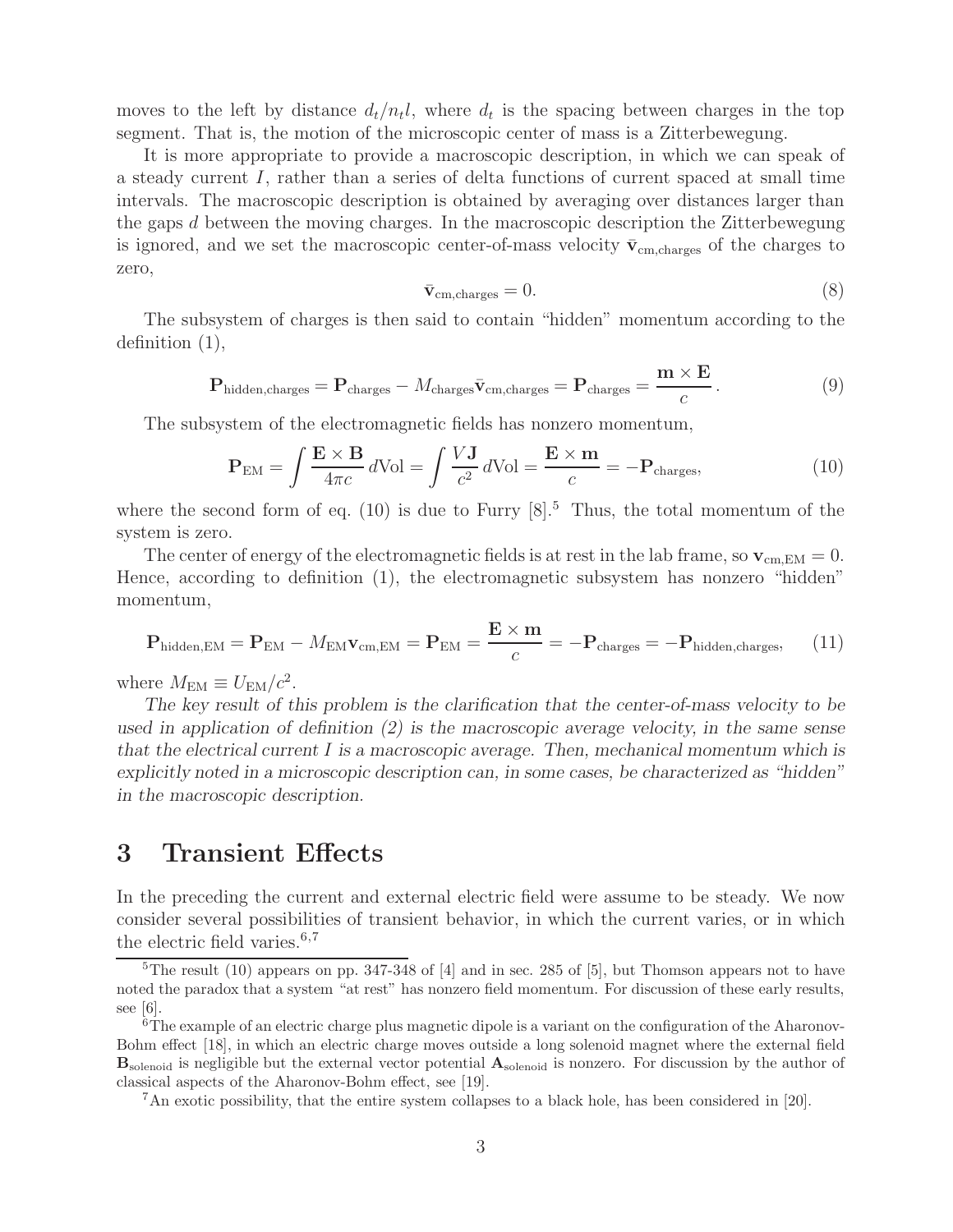## **3.1 The Current is Excited/De-excited**

Suppose the external electric field is static, but the current in the loop is created or destroyed by a transient, external magnetic flux though the loop. The transient electric field around the loop modifies the electrical current in the loop, doing work to create/destroy the magnetic field energy of the loop (and the small kinetic energy of the circulating charges). In this process, equal and opposite amounts of mechanical and electromagnetic momentum are given/taken away from the system of loop plus external field, so no net force is exerted on that system during the transient phase.

## **3.2 The External Field is Due to a Single, Moving Charge**

Suppose the external electric field is due to a single electric charge Q (with no magnetic moment) that has velocity **v** with  $v \ll c$ , while the magnetic moment **m** remains constant. This charge is subject to the Lorentz force of the magnetic dipole field of the current loop, which force does no work on the charge, such that the speed  $v$ , the relativistic mass  $m_Q/\sqrt{1-v^2/c^2}$ , and the kinetic energy of the charge remain constant. However, the direction of the velocity **v** changes with time, so the charge is accelerated and radiates energy and momentum. An issue raised by [20] is whether the total radiated momentum is significant compared to  $P_{EM} = Qm \sin \theta / cr^3$ , where  $\theta$  is the angle between **m** and the line joining Q and the location of the magnetic dipole  $\mathbf{m}$ , and  $r$  is the length of that line.

In the following we will only consider cases where  $\theta = 90^\circ$ ; that is, the charge moves in the plane perpendicular to the constant magnetic moment **m**. We also suppose that the mass of the current loop is much larger than the (rest) mass  $m_q$  of the charge, so that it is a good approximation to consider the current loop to be at rest, and at the origin.

### **3.2.1** The Charge Moves Radially from  $r_0$  to  $\infty$

Initially, the charge is at radius  $r_0$  with respect to the magnetic moment **m**, and its small velocity is radially outwards,  $\mathbf{v} = v \hat{\mathbf{r}}$ . We also suppose that v is small enough that the trajectory of the charge is nearly radial at all times.

The Lorentz force on the moving charge Q is,

$$
\mathbf{F}_Q = \frac{d\mathbf{P}_Q}{dt} = Q\frac{\mathbf{v}}{c} \times \mathbf{B}_m = Q\frac{\mathbf{v}}{c} \times \left(\frac{3(\mathbf{m}\cdot\hat{\mathbf{r}})\hat{\mathbf{r}} - \mathbf{m}}{r^3}\right) = Q\frac{\mathbf{m} \times \mathbf{v}}{cr^3},\tag{12}
$$

for motion of Q in the plane perpendicular to **m**. Hence, if  $\mathbf{v} \approx v \hat{\mathbf{r}}$ , then the azimuthal component of eq. (12) is,

$$
\frac{dP_{\phi}}{dt} \approx \frac{Qmv}{cr^3} \,. \tag{13}
$$

The radial component of the momentum of the charge is  $P_r \approx m_Q v$ , so the rate of change of the angle  $\phi$  of the charge's trajectory with respect to the radial direction is,

$$
\frac{d\phi}{dt} \approx \frac{1}{P_r} \frac{dP_\phi}{dt} \approx \frac{qm}{cm_qr^3} \,. \tag{14}
$$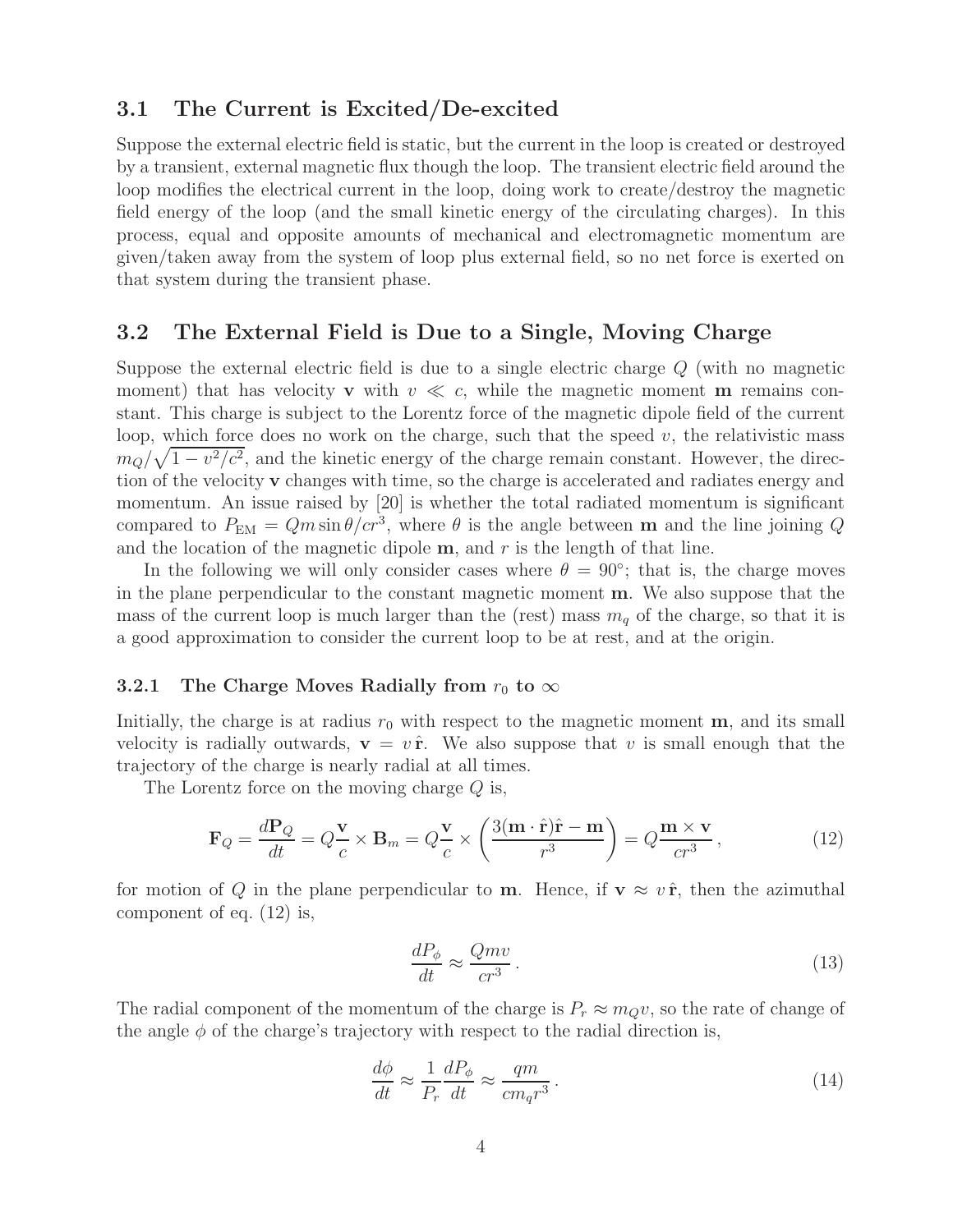For nearly radial motion,  $dr \approx v dt$ , so that the total change  $\Delta \phi$  in the azimuthal orientation of the trajectory of the charge as it moves from  $r_0$  to  $\infty$  is related by,

$$
\frac{d\phi}{dr} \approx \frac{1}{v} \frac{d\phi}{dt} \approx \frac{c}{v} \frac{Qm}{m_q c^2 r^3}, \qquad \Delta\phi = \int_{r_0}^{\infty} \frac{d\phi}{dr} dr = \int_{r_0}^{\infty} \frac{c}{v} \frac{Qm}{m_Q c^2 r^3} dr = \frac{c}{v} \frac{Qm}{2m_Q c^2 r_0^2}.
$$
 (15)

Hence, the condition for quasiradial outward motion is,

$$
\frac{Qm}{m_Q c^2 r_0^2} \ll \frac{v}{c} \ll 1
$$
 (quasiradial outward motion). (16)

As discussed in sec. 2.2.6 of [21], rate of radiation of momentum by the accelerated charge is,

$$
\frac{d\mathbf{P}_{\text{rad}}}{dt} = \frac{dU_{\text{rad}}}{dt}\frac{\mathbf{v}}{c^2} = \frac{2Q^2F_q^2}{3m_Q^2c^5}\mathbf{v} \approx \frac{2Q^4m^2v^3}{3m_Q^2c^7r^6}\hat{\mathbf{r}},\tag{17}
$$

recalling the Larmor formula for  $v \ll c$  that  $dU_{\text{rad}}/dt = 2Q^2a^2/3c^3 = 2Q^2F_q^2/3m_Q^2c^3$ . The total radiated momentum  $P_{\text{rad}}$  in the radial direction, follows as,

$$
\frac{dP_{\rm rad}}{dr} \approx \frac{1}{v} \frac{dP_{\rm rad}}{dt} \approx \frac{2Q^4 m^2 v^2}{3Q_q^2 c^7 r^6}, \qquad P_{\rm rad} = \int_{r_0}^{\infty} \frac{dP_{\rm rad}}{dr} dr \approx \frac{2Q^4 m^2 v^2}{15m_Q^2 c^7 r_0^5}.
$$
 (18)

The initial electromagnetic momentum of the system follows from eq. (10) as,

$$
P_{\rm EM} = \frac{Qm}{cr_0^2},\tag{19}
$$

so that the ratio of the radiated momentum to the initial electromagnetic momentum is,

$$
\frac{P_{\text{rad}}}{P_{\text{EM}}} \approx \frac{Q^3 m v^2}{m_Q^2 c^5 r_0^3} = \frac{v^2}{c^2} \frac{Qm}{m_q c^2 r_0^2} \frac{Q^2 / r_0}{m_q c^2} \ll \frac{v^3}{c^3} \frac{q^2 / m_Q c^2}{r_0} \,. \tag{20}
$$

For  $r_0$  large compared to the classical charge radius  $Q^2/m_Qc^2$ , the ratio (20) is negligible.

In sum, as the charge moves outwards quasiradially at constant speed, the electromagnetic field momentum and the net mechanical momentum of the electric current drop to zero, remaining equal and opposite at all times in the quasistatic approximation.

### **3.2.2 The Charge Orbits the Magnetic Dipole**

For magnetic moment  $\mathbf{m} = m \hat{\mathbf{z}}$ , a positive electric charge Q can move counterclockwise in a circular orbit of radius  $r$  with speed  $v$  given by the Lorentz force as,

$$
\frac{v}{c} = \frac{Qm}{Q_q c^2 r^2},\tag{21}
$$

when  $v/c \ll 1$ . We suppose that the initial radius  $r_0$  is large enough that  $v/c \ll 1$ .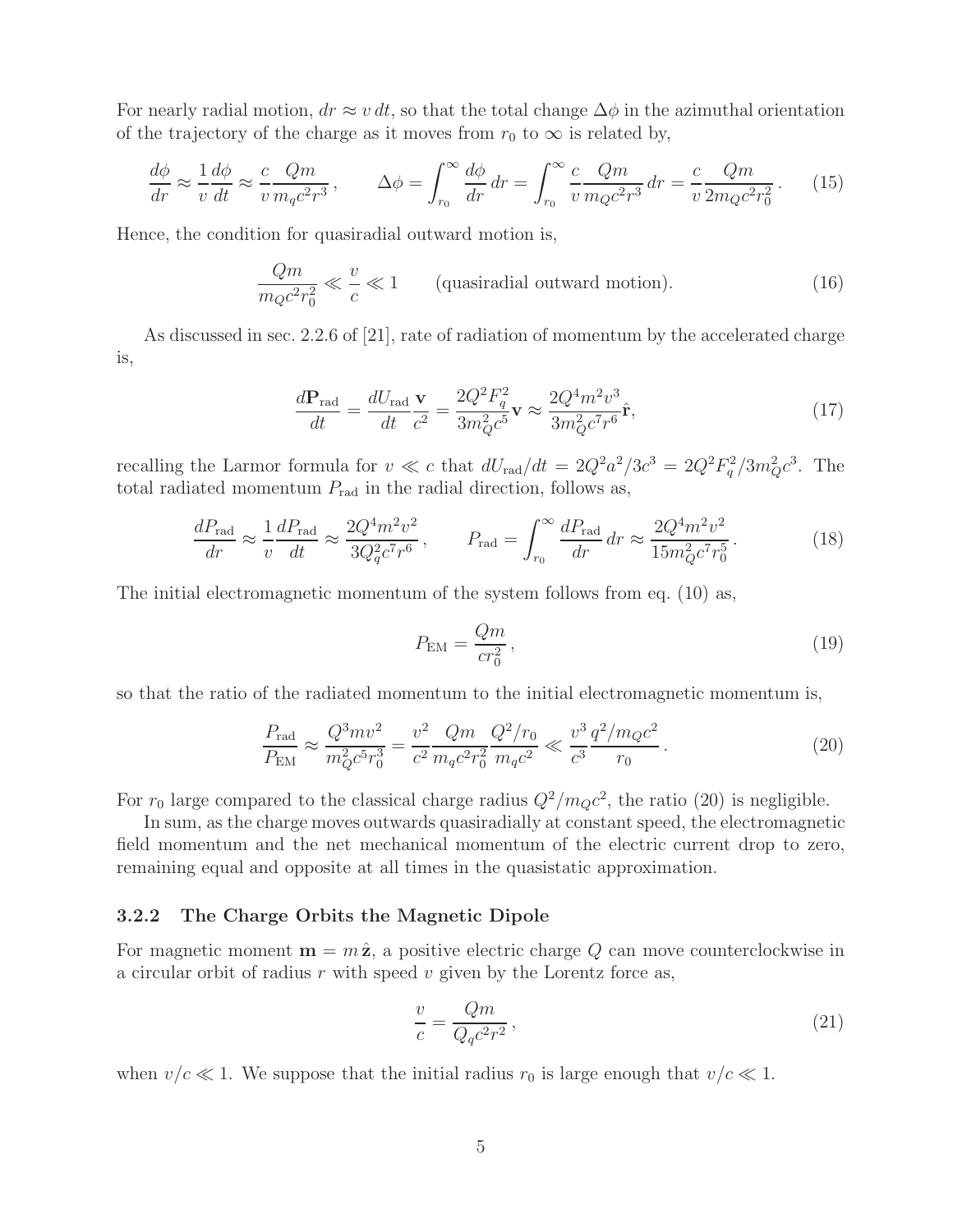As noted, for example, in sec. 2.5.5 of [21], the accelerated charge radiates total power,

$$
\frac{dU_{\rm rad}}{dt} = \frac{2Q^4(\mathbf{v}/c \times \mathbf{B})^2}{3m_Q^2 c^3} = \frac{2Q^4 m^2 v^2}{3m_Q^2 c^5 r^6} = \frac{2Q^6 m^4}{3m_Q^4 c^7 r^{10}}.
$$
\n(22)

The radiation produces a back reaction on the charge which can be characterized by the radiation reaction force  $\mathbf{F}_{\text{react}} = -K\mathbf{v}$ , such that the power delivered by this force is the negative of the radiated power,

$$
\mathbf{F}_{\text{react}} \cdot \mathbf{v} = -Kv^2 = -\frac{dU_{\text{rad}}}{dt},\tag{23}
$$

and hence<sup>8</sup>

$$
\mathbf{F}_{\text{react}} = -K\mathbf{v} \qquad \text{with} \qquad K = \frac{2Q^4m^2}{3m_Q^2c^5r^6} \,. \tag{24}
$$

As a consequence, the charged particle slows down according to,

$$
m_Q \frac{dv}{dt} = F_{\text{react}} = -Kv, \qquad v = v_0 \, e^{-Kt/m_Q}, \qquad r = \sqrt{\frac{Qm}{m_Q c v}} = r_0 \, e^{Kt/2m_Q}, \tag{25}
$$

and its trajectory spirals slowly out to infinite radius where the asymptotic velocity is zero. During this process the electromagnetic field momentum and the net mechanical momentum go to zero, and the initial kinetic energy of the charge is transformed into electromagnetic radiation. Momentum is radiated by the accelerating charge, but the net radiated momentum over the large number of turns in the spiral trajectory is negligible, so there is no significant "kick" imparted to the magnetic dipole.<sup>9</sup>

### **3.2.3 General Motion of the Charge**

An analytic solution for the general motion of the charge is not possible, but electromagnetic radiation is generated as the charge accelerates, which reduces the kinetic energy and the speed of the charge. The charge either comes to rest at some finite distance from the magnetic moment, or moves to infinity with asymptotic speed either zero or nonzero. In the first case the final electromagnetic field momentum and final net momentum of the current are nonzero, equal and opposite, and smaller than their initials values. In the second case the final electromagnetic field momentum and final net momentum of the current are zero. In no case does anything striking take place.

### **3.2.4 The Charge Collides with the Magnetic Dipole**

A special case is that the electric charge q has initial velocity  $\mathbf{v}_0 \perp \mathbf{m}$  such that it eventually collides (totally inelastically) with the magnetic dipole **m**. Just before this collision the

<sup>&</sup>lt;sup>8</sup>Equation (24) also follows from the well-known form  $\mathbf{F}_{\text{react}} = (2Q^2/3c^3)\,\dot{\mathbf{a}} = (2Q^2/3c^3)\,\omega \times \mathbf{a} =$  $(2Q^2/3c^3)(-v\hat{\mathbf{z}}/r) \times (-v^2/r)\hat{\mathbf{r}} = -(2Q^2v^2/3c^3r^2)\mathbf{v} = -(2Q^4m^2/3m_Q^2c^5r^6)\mathbf{v}$ .<br><sup>9</sup>The radiation fields transfer net energy and momentum to the magnetic dipole (including net work done

by magnetic field [22]), but this effect is negligible in the present case.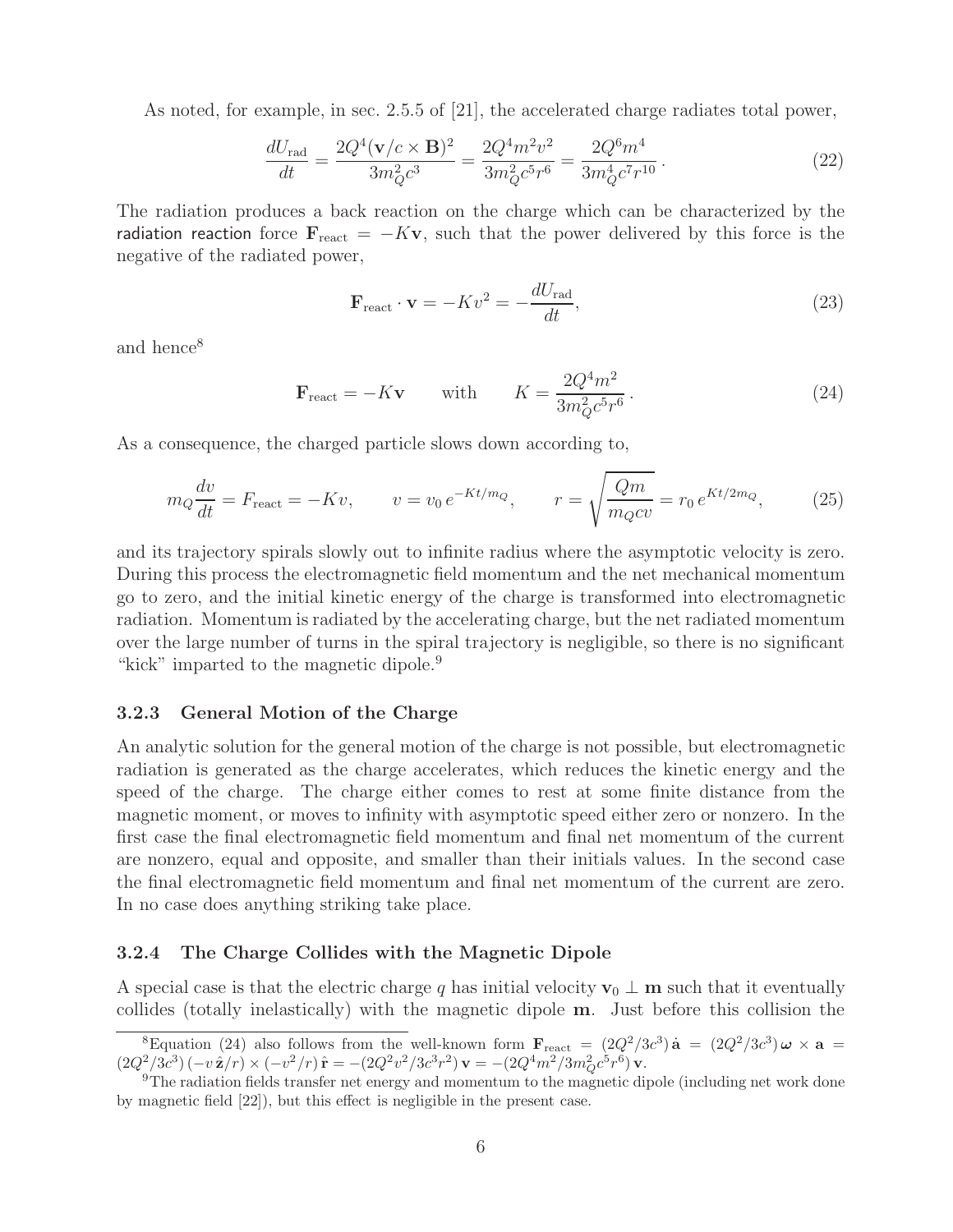charge has velocity  $\mathbf{v}_f$  ( $\perp$  **m**). Suppose the magnetic dipole has initial velocity  $-\mathbf{v}_f m_Q/m_m$ , such that the final state of charge + moment has zero (mechanical) velocity.

In the initial state there is electromagnetic momentum (and electromagnetic energy) associated with the separate motions of the electric charge and of the magnetic dipole. We consider that these momenta (and energies) are "renormalized" into the "mechanical" momenta (and energies) of the charge and dipole. In addition, there is a nonzero interaction field momentum in the initial state, which is well approximated for low velocities by eq. (10),  $P_{EM,int} \approx E_Q \times m/c$ . And to the same approximation, the initial currents of the magnetic dipole contain hidden mechanical momentum,  $P_{hidden,mech} \approx -P_{EM,int} \approx -E_Q \times m/c$ .

As the electric charge approaches the magnetic dipole the electric field experienced by the latter grows large, so the interaction field momentum and the hidden mechanical momentum grow large, and are not necessarily well approximated by the forms in the preceding paragraph. However, in the final state, where we assume that the electric charge comes to rest at the center of the current loop of the magnetic dipole, the final interaction field momentum and the final hidden mechanical momentum are zero.

As the charge moves towards the magnetic dipole they both accelerate, emitting electromagnetic energy and momentum. The electric charge radiates much more than does the magnetic dipole, assuming that the latter's mass is much larger. Then, the final state contains net radiated momentum, whose direction is roughly along the line from the initial position of the charge to the dipole. Conservation of momentum tells us that the final state of the charge + dipole is not at rest, but has constant velocity, and mechanical momentum equal and opposite to the net radiated momentum.

An observer who does not consider the radiated momentum would say that the final state of charge + dipole has an unexpected "kick". While consideration of electromagnetic radiation shows that this "kick" has nothing to do with "hidden momentum" and everything to do with radiation, the naïve observer might associate it with "hidden momentum".

# **4 Wave Fields** *(October, 2017)*

We now consider the possible validity of the argument of sec. 2 above for the case of a wave field, of wavelength  $\lambda$  and angular frequency  $\omega = 2\pi c/\lambda$ , *i.e.*, for a wave in a medium with unit (relative) permittivity and permeability.

One premise of the argument of sec. 2 is that the electric field **E** be uniform over the loop, which implies that in the case of a wave field, the wavelength  $\lambda$  is large compared to the sides  $h$  and  $w$  of the loop.

In, addition, for the instantaneous "hidden" mechanical momentum to be  $\mathbf{m} \times \mathbf{E}(t)/c$ , it must be the period of the circulation of charges in the current loop be less than the period of the external wave field. That is, the angular velocity of the circulating charges must be larger than the angular velocity of the wave field.

We consider the implications of this requirement for the cases of current loops associated with permanent magnetism, and with diamagnetism.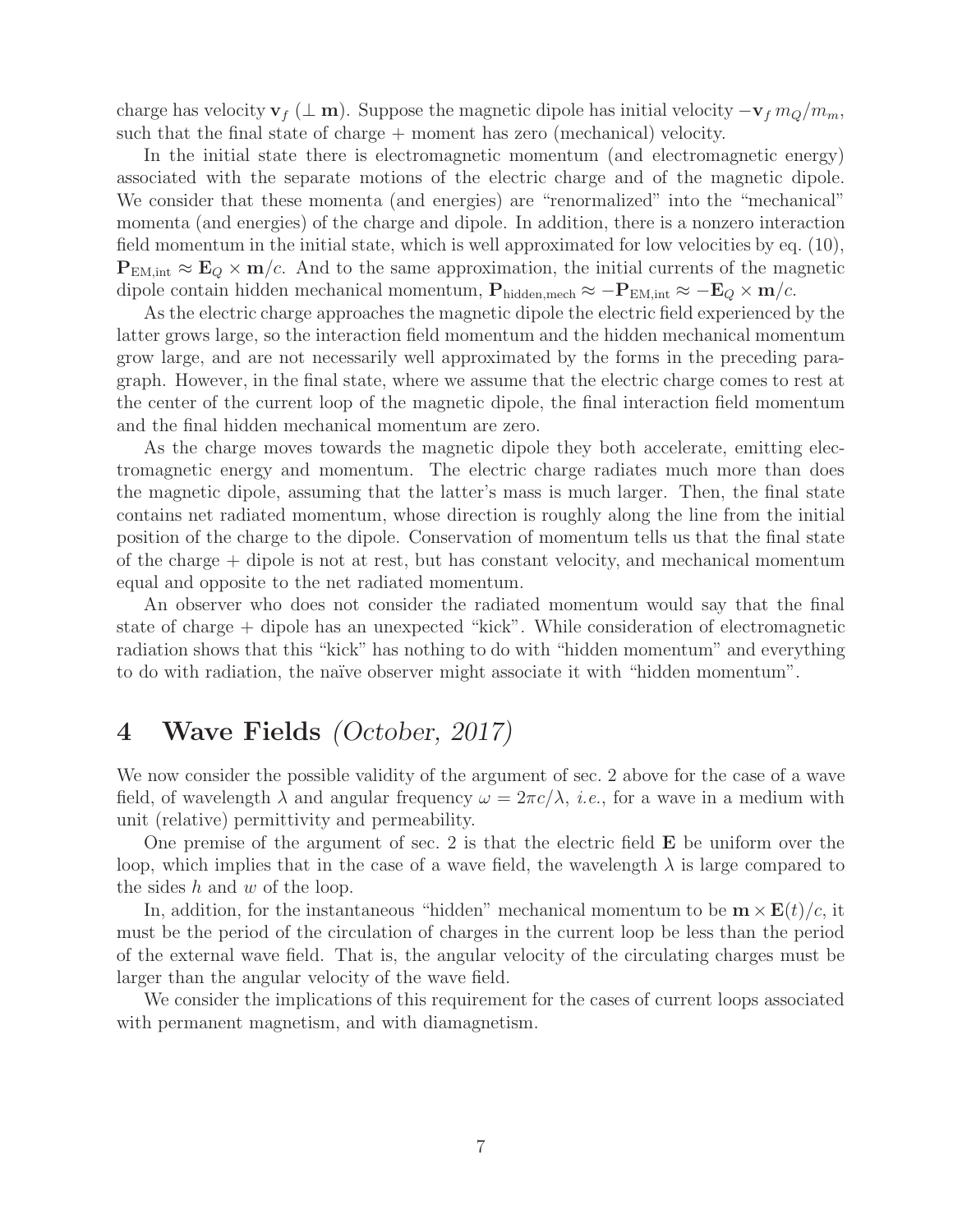## **4.1 Permanent Magnetism**

In the case of permanent magnetism the magnetic moments are (almost entirely) associated with the intrinsic magnetic moments of electron, which have magnitude  $e\hbar/2mc$ . Although there is no satisfactory classical model for these intrinsic moments, we make a plausibility argument based on the model that an electron is a shell of charge of radius  $\lambda_C = \hbar/mc$ , the reduced Compton wavelength, which shell rotates with equatorial velocity  $c$ . In this model, the angular velocity of the moving charge is  $c/\lambda_C$ , so it is plausible that the relation  $\mathbf{m} \times \mathbf{E}(t)/c$  describes "hidden" mechanical momentum of permanent magnetism in electromagnetic fields of (reduced) wavelength  $\lambda$  larger than  $\lambda_C$ .

This is the same requirement that the electric field be uniform over the current distribution of the magnetic dipole.

This requirement is well satisfied by electromagnetic waves of optical frequencies.

## **4.2 Diamagnetism**

Diamagnetism is associated with magnetic momentum to due orbital motion of atomic electrons that is induced by the external electromagnetic field.

For an order-of-magnitude estimate, we take the effective radius of the magnetic moment to be the Bohr radius  $r_B = \lambda_C/\alpha$ , where  $\alpha = e^2/\hbar c$  is the fine-structure constant and e is the charge of an electron.

Then, the requirement that the external field be uniform over the magnetic moment is that the wavelength of the external field be large compared to the Bohr radius, which is well satisfied by optical fields.

The angular frequency of the induced orbital motion of electrons is less than  $v_{\text{max}}/r_B$ , where,

$$
v_{\text{max}} \approx a_{\text{max}} t_{\text{wave}} \approx \frac{eE_0}{m} \frac{1}{\omega},\tag{26}
$$

where  $E_0$  is the peak electric field of the wave. For  $\mathbf{m} \times \mathbf{E}(t)/c$  to describe the "hidden" mechanical momentum associated with diamagnetism, we must also have,

$$
\omega_{\text{orbital}} \approx \frac{v_{\text{max}}}{r_B} \approx \frac{eE_0}{m\omega r_B} = \alpha \frac{eE_0}{m\omega \lambda_C} \gg \omega, \qquad E_0 \gg \frac{m\omega^2 \lambda_C}{\alpha e} = \frac{\hbar^2 \omega^2}{e^3} = \frac{E_{\text{crit}}}{\alpha} \left(\frac{\lambda_C}{\lambda}\right)^2, \tag{27}
$$

where  $E_{\text{crit}} = m^2 c^3 / e \hbar = 1.6 \times 10^{16} \text{ V/cm}$  is the so-called QED critical field strength (above which a static electric field would spontaneously produce electron-positron pairs [23]). For optical waves, this requirement is that  $E_0 \gg 10^4$  V/cm, which is a reasonably strong field, but which is readily achieved in laser beams.

## **A Appendix: An All-Mechanical Current Loop**

As suggested by J. Franklin (private communication), we can imagine the figure on p. 1 corresponds to a set of runners on a racetrack. On the left, vertical leg of the track the runners convert some of their internal energy into increased kinetic energy, ideally in a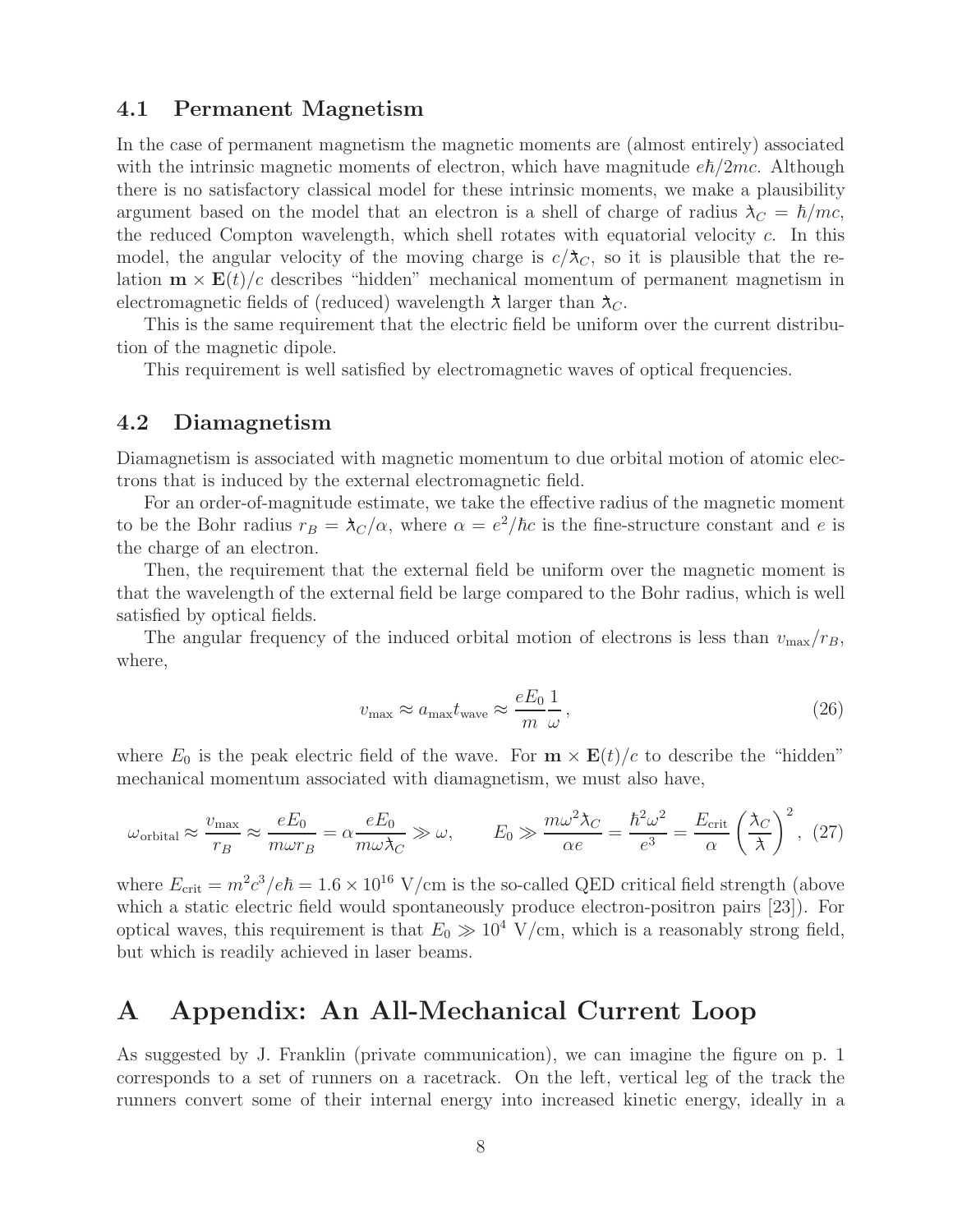reversible manner (such that on the right, vertical leg the runners convert some of their kinetic energy back into internal energy). In this idealization the total energy  $m\gamma c^2$  of each runner is constant in time; the rest mass  $m$  decreases when the kinetic energy increases, and *vice versa*. So, if the runners are distributed such that the "current" is constant around the track,

$$
I = n_b v_b = n_t v_t,\tag{28}
$$

then in the frame of the track the total momentum of the runners is,

$$
\mathbf{P}_{\text{runners}} = (n_t l m_t \gamma_t v_t - n_b l m_b \gamma_b v_b) \,\hat{\mathbf{x}} = 0. \tag{29}
$$

Hence, there is no "hidden" momentum in this all-mechanical example.

*As remarked in footnote 7 of [2], it appears that "hidden" mechanical momentum exists only in examples where (moving) "matter" interacts with a "field".*

# **B Appendix: Magnetic-Current Loop in a Magnetic Field** *(October, 2017)*

If magnetic charges (monopoles) existed, we could consider the case of a loop of magnetic current in a uniform magnetic field  $\mathbf{B} = B \hat{\mathbf{y}}$ , with geometry as in the figure on p. 1.

If we label a magnetic charge by  $q_m$  (with rest mass  $m_q$ ), the force on it in an external magnetic field **B** is  $\mathbf{F} = q_m \mathbf{B}$ .<sup>10</sup> Then, all the discussion in sec. 2 holds with the substitutions  $q \to q_m$ ,  $E \to B$ , and  $I \to I_m$  (for the current), except for the last equality in eq. (5). That is, the total momentum of the charges can now be written as,

$$
\mathbf{P}_{\text{charges}} = (n_t l m_q \gamma_t v_t - n_b l m_q \gamma_b v_b) \hat{\mathbf{x}} = \frac{l I_m \Delta U_{\text{mech}}}{c^2 q} \hat{\mathbf{x}} = \frac{l l_m w B}{c^2} \hat{\mathbf{x}}.
$$
 (30)

Here, we note that a loop of circulating magnetic charge has an electric dipole moment  $\mathbf{p}_m$ given (in Gaussian units) by,

$$
\mathbf{p}_m = -\int \frac{\mathbf{r} \times \mathbf{J}_m}{2c} d\text{Vol} \to -\frac{I_m \mathbf{Area}}{c} = \frac{I_m l w}{c} \hat{\mathbf{z}},\tag{31}
$$

where  $\hat{\mathbf{z}}$  is out of the paper.<sup>11</sup> Thus, the total mechanical momentum of the moving magnetic charges is,

$$
\mathbf{P}_{\text{magnetic charges}} = -\frac{\mathbf{p}_m \times \mathbf{B}}{c} \,. \tag{32}
$$

## **B.1 B due to Magnetic Charges**

For eq. (32) to be the only mechanical momentum in the example, we suppose that the external magnetic field is due to magnetic charges at rest,  $\mathbf{B} = \mathbf{B}_m$ , rather than electric charges in motion. Then,

$$
\mathbf{P}_{\text{hidden,mech}} = \mathbf{P}_{\text{magnetic charges}} = -\frac{\mathbf{p}_m \times \mathbf{B}_m}{c} \,. \tag{33}
$$

 $10$ For a review of classical electrodynamics with both electric and magnetic charges, see, for example, [24]. <sup>11</sup>For a discussion of the first equality in eq.  $(31)$ , see Appendix B of [25].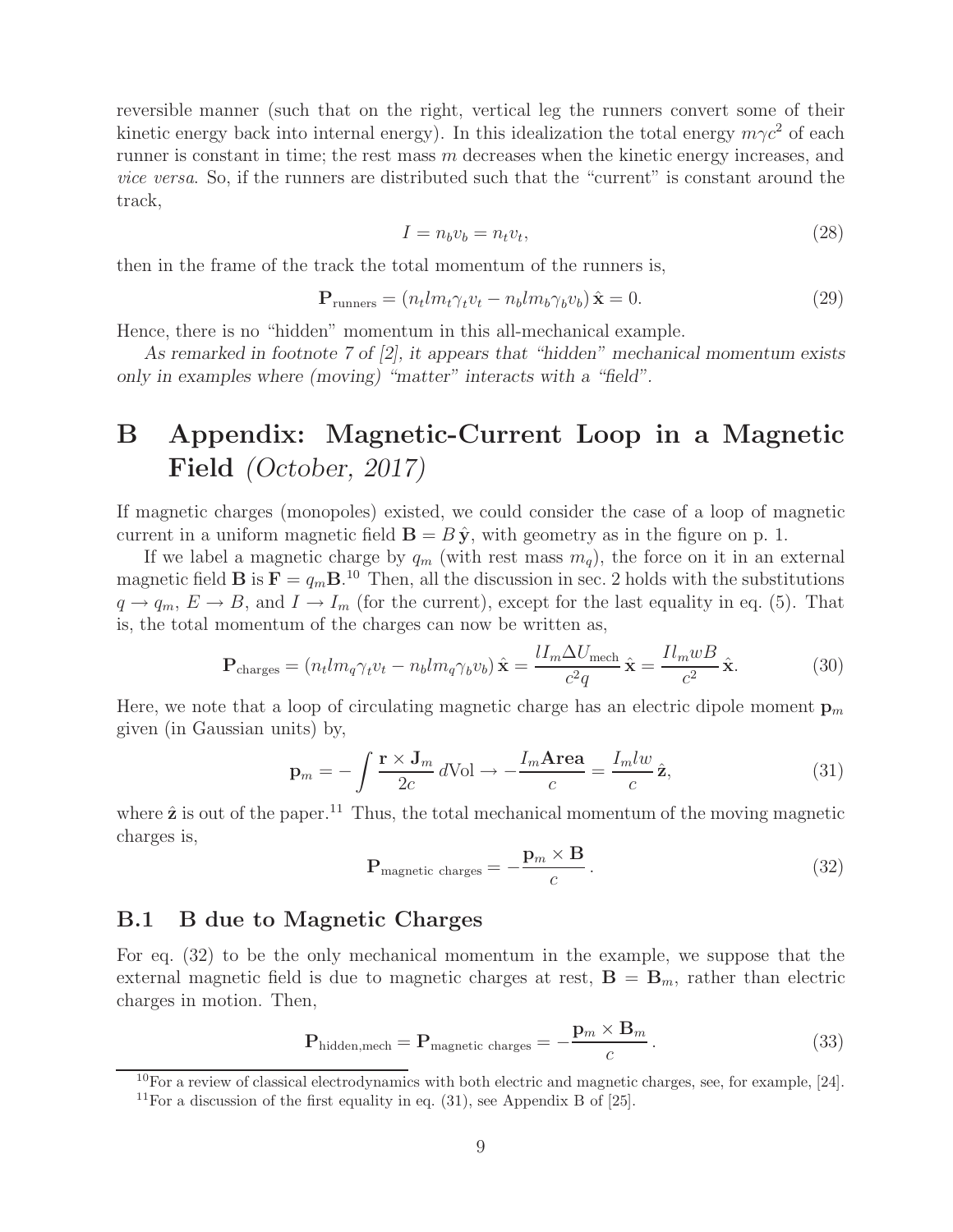As for the case of a loop of circulating electric charges (with external electric field due to other electric charges), the velocity of the center of mass of the moving magnetic charges is zero, so the momentum (32) is a "hidden" mechanical momentum, to which the electromagnetic field momentum is equal and opposite, so that the total momentum is zero in this example.

## **B.2 B due to Electric Currents**

### **B.2.1 The Electric and Magnetic Currents Occupy Different Volumes**

If the external field **B** were due to moving electric charges (in an electrically neutral "wire"), rather than to static magnetic charges, then there would be some "hidden" mechanical momentum associated with the electric currents. Supposing these currents to form a magnetic dipole  $\mathbf{m}_e$ , and that the electric field **E** due to the magnetic currents of  $\mathbf{p}_m$  is sufficiently uniform over the magnetic dipole  $\mathbf{m}_e$ , this additional "hidden" mechanical momentum would be given by eq. (9). Then, the total "hidden" mechanical momentum would be, combining eqs. (33) and (9),

$$
\mathbf{P}_{\text{hidden,mech}} = -\frac{\mathbf{p}_m \times \mathbf{B}_{\text{at } \mathbf{p}}}{c} + \frac{\mathbf{m}_e \times \mathbf{E}_{\text{at } \mathbf{m}}}{c}
$$
\n
$$
= -\frac{\mathbf{p}_m}{c} \times \frac{3(\mathbf{m}_e \cdot \hat{\mathbf{r}})\hat{\mathbf{r}} - \mathbf{m}_e}{r^3} + \frac{\mathbf{m}_e}{c} \times \frac{3(\mathbf{p}_m \cdot \hat{\mathbf{r}})\hat{\mathbf{r}} - \mathbf{p}_m}{r^3}
$$
\n
$$
= \frac{2\mathbf{p}_m \times \mathbf{m}_e}{cr^3} + \frac{3\hat{\mathbf{r}} \times [\hat{\mathbf{r}} \times (\mathbf{p}_m \times \mathbf{m}_e)]}{cr^3} = \frac{3[(\mathbf{p}_m \times \mathbf{m}_e) \cdot \hat{\mathbf{r}}]\hat{\mathbf{r}} - (\mathbf{p}_m \times \mathbf{m}_e)}{cr^3},
$$
\n(34)

where **r** is the distance between  $\mathbf{p}_m$  and  $\mathbf{m}_e$ .

This result (with functional form like that of the electromagnetic fields of the dipoles  $\mathbf{p}_m$ and  $\mathbf{m}_e$ ) is listed in the table appended to the link to [11], which follows from eq. (66) of that paper,

$$
\mathbf{P}_{\text{EM}} = -\frac{\mathbf{p}_m \times \mathbf{\nabla} V_m}{c} + \mathbf{\nabla} \left( \mathbf{p}_m \cdot \frac{\mathbf{A}_e}{c} \right),\tag{35}
$$

where  $V_m$  is the scalar potential associated with magnetic charges and  $A_e$  is the vector potential associated with electric currents,<sup>12</sup> together with the observation that for the total momentum to be zero in a static example, it must include a "hidden" mechanical momentum that obeys, $^{13}$ 

$$
\mathbf{P}_{\text{hidden,mech}} = -\mathbf{P}_{\text{EM}}.\tag{36}
$$

In the present example, we suppose that the magnetic currents of  $\mathbf{p}_m$  are magnetically neutral, such that  $V_m = 0$ . Then, eq. (35) implies,

$$
\mathbf{P}_{\text{EM}} = \nabla \left( \mathbf{p}_m \cdot \frac{\mathbf{A}_e}{c} \right) = \mathbf{p}_m \times \frac{\mathbf{B}_e}{c} + (\mathbf{p}_m \cdot \nabla) \frac{\mathbf{A}_e}{c} \,. \tag{37}
$$

<sup>12</sup> $\mathbf{B}_e = \nabla \times \mathbf{A}_e$ , and for steady magnetic currents as considered in [11],  $\mathbf{B}_m = -\nabla V_m$ .<br><sup>13</sup>If  $\mathbf{A}_e = 0$  but  $V_m \neq 0$ , we recover eq. (33) from eqs. (35)-(36).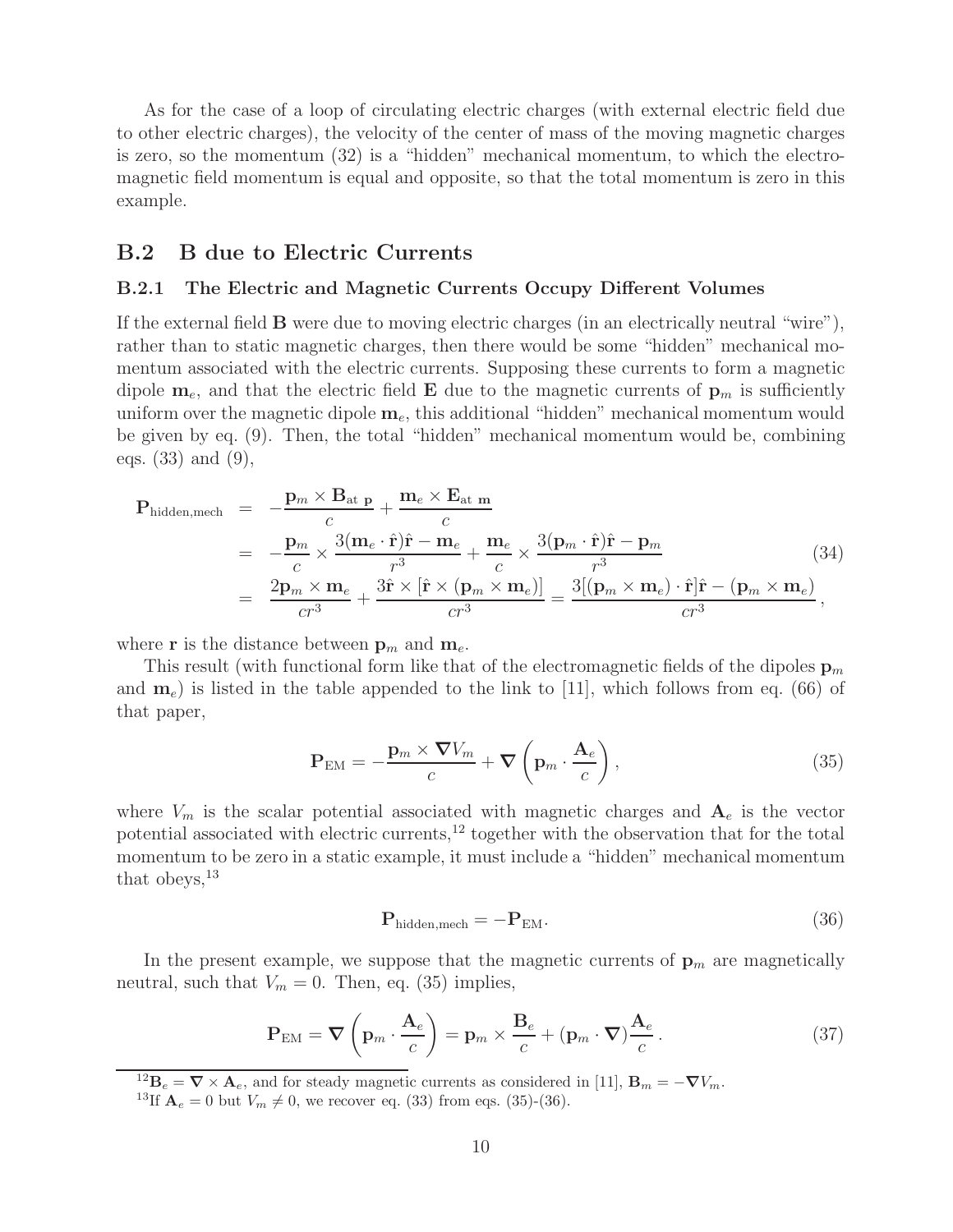An inference from eqs. (36)-(37) is that field quantity  $-(\mathbf{p}_m \cdot \nabla) \mathbf{A}_e/c$  equals the "hidden" mechanical momentum associated with the electric currents.<sup>14</sup>

For example, suppose the external magnetic field is due to a loop of electric current with magnetic moment  $\mathbf{m}_e$ , for which its magnetic field has vector potential  $\mathbf{A}_e = \mathbf{m}_e \times \mathbf{r}/r^3$ , where **r** is the vector from the magnetic dipole to the observer. Then,

$$
(\mathbf{p}_m \cdot \nabla) \frac{\mathbf{A}_e}{c} = (\mathbf{p}_m \cdot \nabla) (\mathbf{m}_e \times \frac{\mathbf{r}}{cr^3}) = \mathbf{m}_e \times (\mathbf{p}_m \cdot \nabla) \frac{\mathbf{r}}{cr^3} = -\mathbf{m}_e \times -\nabla (\frac{\mathbf{p}_m \cdot \mathbf{r}}{cr^3})
$$
  
= 
$$
-\frac{\mathbf{m}_e \times \mathbf{E}_m}{c},
$$
 (38)

and,

$$
\mathbf{P}_{\text{EM}} = \mathbf{p}_m \times \frac{\mathbf{B}_e}{c} - \frac{\mathbf{m}_e \times \mathbf{E}_m}{c} \left( = \int \frac{\mathbf{E}_m \times \mathbf{B}_e}{4\pi c} d\text{Vol} \right)
$$

$$
= \nabla \left( \mathbf{p}_m \cdot \frac{\mathbf{A}_e}{c} \right) = -\frac{3[(\mathbf{p}_m \times \mathbf{m}_e) \cdot \hat{\mathbf{r}}] \hat{\mathbf{r}} - (\mathbf{p}_m \times \mathbf{m}_e)}{cr^3}.
$$
(39)

Equating the "hidden" mechanical momentum to  $-\mathbf{P}_{EM}$  for this static example, we have,

$$
\mathbf{P}_{\text{hidden,mech}} = \frac{3[(\mathbf{p}_m \times \mathbf{m}_e) \cdot \hat{\mathbf{r}}] \hat{\mathbf{r}} - (\mathbf{p}_m \times \mathbf{m}_e)}{cr^3} = -\mathbf{p}_m \times \frac{\mathbf{B}_e}{c} + \frac{\mathbf{m}_e \times \mathbf{E}_m}{c}
$$
(40)

as expected, and which confirms the consistency of the analysis of [11] for electric and magnetic dipoles that occupy different volumes.

*If we suppose that no "particles" can exist that have both an electric dipole moment due to magnetic current and a magnetic dipole due to electric currents, then the results (34) and (39) (which are bilinear in*  $\mathbf{p}_m$  *and*  $\mathbf{m}_e$ ) *imply that any collection of such particles, at rest, contains hidden mechanical momentum equal and opposite to the electromagnetic field momentum of the system. However, the electrodynamics of Maxwell was based on the assumption of continuous distributions of charge, and of dipole moments, with the implication that electric and magnetic dipole moments could occupy the same volume.*

*In the rest of this Appendix we explore various distributions of electric and magnetic dipole moments, at rest, and mostly find that these obey the desirable result that the total momentum of the system (at rest) is zero. However, we seem to find, sec. B.2.2 below, that continuous distributions of electric dipoles due to magnetic currents and magnetic dipoles due to electric currents, at rest, would have nonzero total momentum.*

### **B.2.1.1 Dipoles**  $p_m$  **and**  $m_e$  **Due to Currents on Spherical Shells<sup>15</sup>**

We consider a spherical shell of radius  $a$ , centered at the origin, that supports surface electric current density,

$$
\mathbf{K}_e = c \, \mathbf{M}_e \times \hat{\mathbf{r}} = \frac{3c \, \mathbf{m}_e}{4\pi a^3} \times \hat{\mathbf{r}},\tag{41}
$$

<sup>14</sup>Of course, "hidden" mechanical momentum is a "mechanical" quantity, and is physically distinct from a field-related quantity like  $-(\mathbf{p}_m \cdot \nabla) \mathbf{A}_e/c$ .<br><sup>15</sup>This example was suggested (and analyzed) by D. Griffiths, Apr. 16, 2018; see also sec. 5 of [29]. It is

a variant on an example by Romer [30]. Other variants of such examples are considered in sec. 2.2 of [25].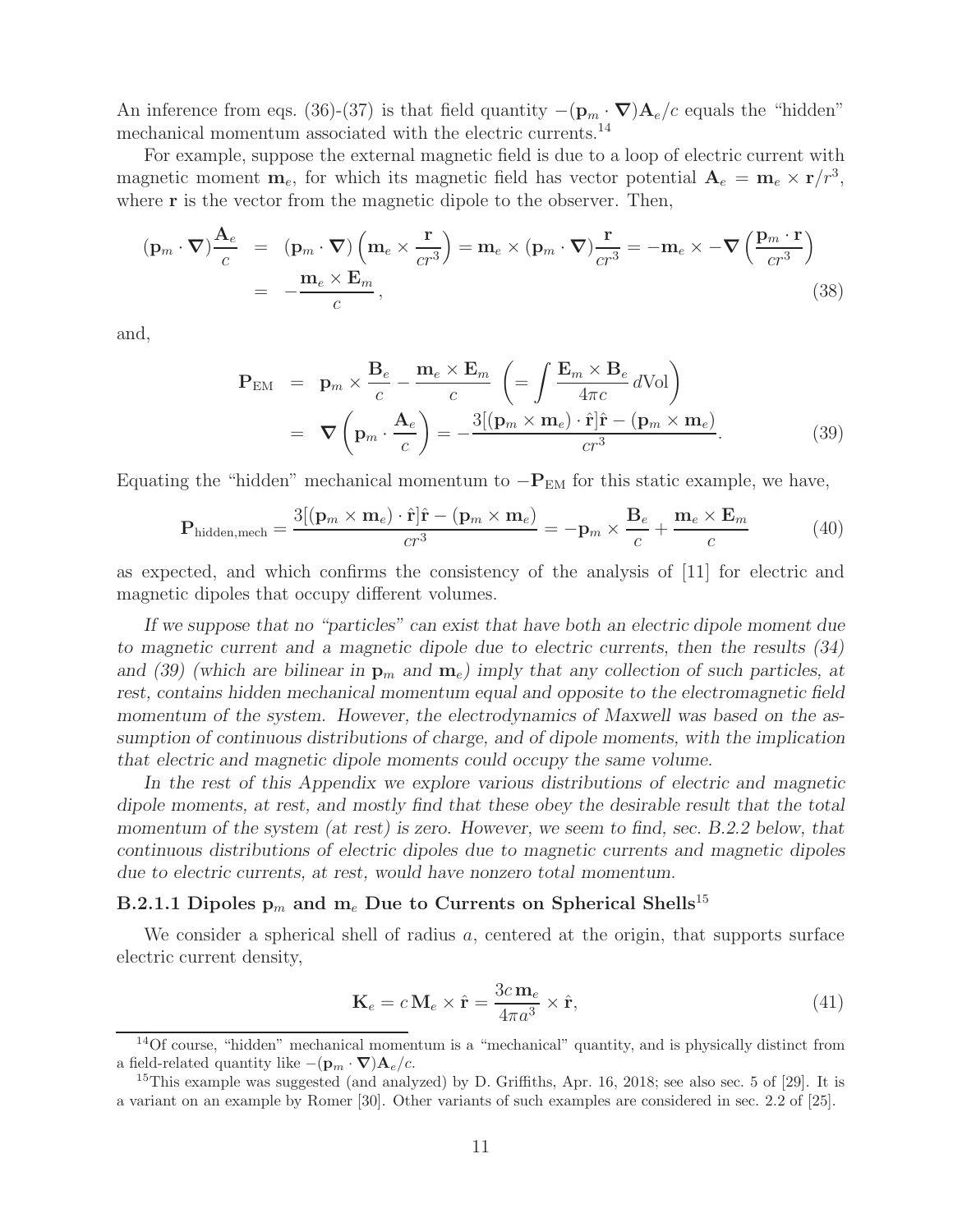where the magnetic dipole moment  $\mathbf{m}_e$  is the same as that due to a volume density  $\mathbf{M}_e$  of magnetization (associated with electric currents) that is uniform inside a sphere of radius a. Also, we consider a spherical shell of radius b, centered at the origin, that supports surface magnetic current density,

$$
\mathbf{K}_m = c \, \mathbf{P}_m \times \hat{\mathbf{r}} = \frac{3c \, \mathbf{p}_m}{4\pi b^3} \times \hat{\mathbf{r}},\tag{42}
$$

where the electric dipole moment  $\mathbf{p}_m$  is the same as that due to a volume density  $\mathbf{P}_m$  of electric polarization (associated with magnetic currents) that is uniform inside a sphere of radius b. The magnetic field is uniform inside the sphere of radius  $a$ , the electric field is uniform inside the sphere of radius  $b$ , and the fields outside these spheres are those due to dipole moments  $\mathbf{m}_e = 4\pi a^3 \mathbf{M}_e/3$  and  $\mathbf{p}_m = 4\pi b^3 \mathbf{P}_m/3$ ,

$$
\mathbf{B} = \begin{cases} \frac{2\mathbf{m}_e}{a^3} & (r < a), \\ \frac{3(\mathbf{m}_e \cdot \hat{\mathbf{r}})\hat{\mathbf{r}} - \mathbf{m}_e}{r^3} & (r > a), \end{cases} \qquad \mathbf{E} = \begin{cases} \frac{2\mathbf{p}_m}{b^3} & (r < b), \\ \frac{3(\mathbf{p}_m \cdot \hat{\mathbf{r}})\hat{\mathbf{r}} - \mathbf{p}_m}{r^3} & (r > b). \end{cases}
$$
(43)

We now suppose that  $b < a$ . Then, the surface magnetic currents on sphere b are inside sphere a where the magnetic field is uniform. Hence, we can use the argument that led to eq. (32), to infer that the "hidden" mechanical momentum associated with the magnetic currents is,

$$
\mathbf{P}_{\text{hidden,mmech},m} = -\frac{\mathbf{p}_m \times \mathbf{B}(r < a)}{c} = -\frac{2\mathbf{p}_m \times \mathbf{m}_e}{c\,a^3} \,. \tag{44}
$$

However, the surface electric currents on sphere a experience the dipole electric field  $3(\mathbf{p}_m \cdot \hat{\mathbf{r}}) \hat{\mathbf{r}} - \mathbf{p}_m/a^3$ , which varies with position on the shell  $r = a$ . So we cannot immediately use the argument of sec. 2 above, but must note that the change  $\Delta U_{\text{mech}}$  in the mechanical energy of an electric charge q as it moves between two points on its current loop is  $q\Delta V$ , rather than that of eq.  $(3)$ , where V is the electric scalar potential associated with the electric field due to the surface magnetic currents  $\mathbf{K}_m$  on sphere b. On sphere a, which is outside sphere b, the electric scalar potential has the dipole form  $V = \mathbf{p}_m \cdot \hat{\mathbf{r}}/a^2$ .

We consider a rectangular coordinate system  $(x, y, z)$  with  $\hat{z}$  parallel to  $\mathbf{m}_e$ , and  $\mathbf{p}_m$  in the x-z plane at angle  $\theta_p$  to the z-axis. Then, in a corresponding spherical coordinate system  $(r, \theta, \phi)$ , the electric scalar potential on the surface of sphere a is,

$$
V(a, \theta, \phi) = \frac{p_m}{a^2} (\hat{\mathbf{x}} \sin \theta_p + \hat{\mathbf{z}} \cos \theta_p) \cdot (\hat{\mathbf{x}} \sin \theta \cos \phi + \hat{\mathbf{y}} \sin \theta \sin \phi + \hat{\mathbf{z}} \cos \theta)
$$
  
= 
$$
\frac{p_m}{a^2} (\sin \theta_p \sin \theta \cos \phi + \cos \theta_p \cos \theta),
$$
(45)

Equation (3) now has the form,

$$
\Delta U_{\text{mech}}(\theta,\phi) = \left[\gamma(\theta,\phi) - \gamma(\theta,0)\right]m c^2 = q[V(a,\theta,\phi) - V(a,\theta,0)] = \frac{q p_m}{a^2}\sin\theta_p\sin\theta(\cos\phi - 1). (46)
$$

For a loop on sphere a of extent  $d\theta$  at angle  $\theta$ , the (azimuthal) electric current is,

$$
d\mathbf{I}(\theta) = \mathbf{K}_e(\theta) a d\theta = \phi \frac{3c m_e \sin \theta}{4\pi a^2} d\theta = q dn(\theta, \phi) \mathbf{v}(\theta, \phi),
$$
\n(47)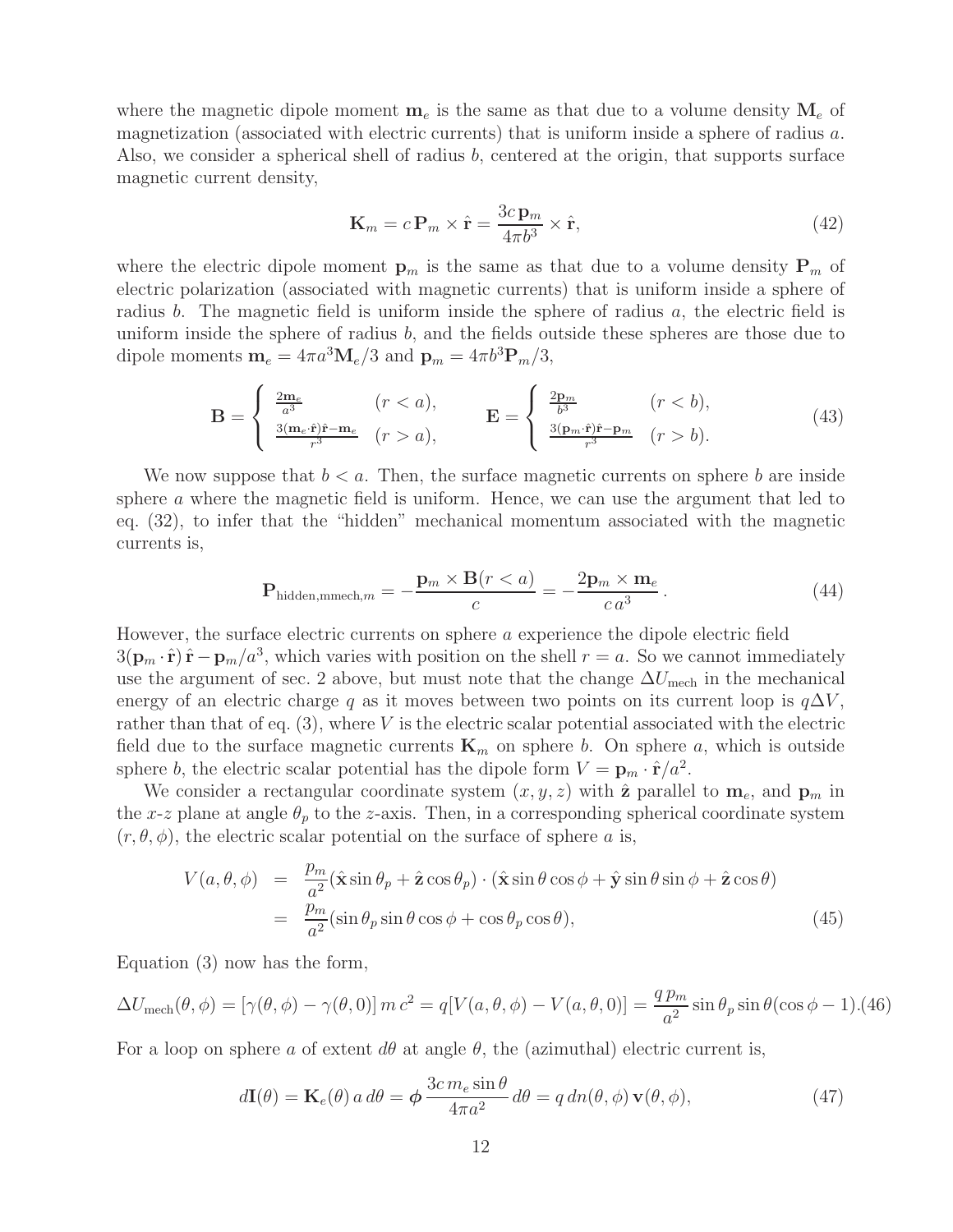where the moving charges at  $(a, \theta, \phi)$  have velocity **v** and density (per unit length around the loop)  $dn$ . The "hidden" mechanical momentum of the moving electric charges in the loop (of circumference  $2\pi a \sin \theta$ ) is,

$$
d\mathbf{P}_{\text{hidden,mech},e}(\theta) = \int_0^{2\pi} a \sin \theta \, d\phi \, \gamma(\theta,\phi) \, m \, \mathbf{v}(\theta,\phi) \, dn(\theta,\phi)
$$
  
= 
$$
\int_0^{2\pi} a \sin \theta \, d\phi \left[ \gamma(\theta,0) + \frac{q \, p_m}{a^2 \, m \, c^2} \sin \theta_p \sin \theta (\cos \phi - 1) \right] m \left( -\hat{\mathbf{x}} \sin \phi + \hat{\mathbf{y}} \cos \phi \right) \frac{3c \, m_e \sin \theta}{4\pi a^2 \, q} \, d\theta
$$
  
= 
$$
\hat{\mathbf{y}} \frac{3p_m m_e}{4a^3 c} \sin \theta_p \sin^3 \theta \, d\theta.
$$
 (48)

The total "hidden" mechanical momentum of the moving electric charges is,

$$
\mathbf{P}_{\text{hidden},e} = \int d\mathbf{P}_{\text{hidden},e}(\theta) = \int_0^{\pi} \hat{\mathbf{y}} \, \frac{3p_m m_e}{4a^3 c} \sin \theta_p \sin^3 \theta \, d\theta = \hat{\mathbf{y}} \, \frac{p_m m_e}{c \, a^3} \sin \theta_p = \frac{\mathbf{p}_m \times \mathbf{m}_e}{c \, a^3} . \tag{49}
$$

The total "hidden" mechanical momentum of both the electric and magnetic charges is, recalling eq. (44),

$$
\mathbf{P}_{\text{hidden,mech}} = \mathbf{P}_{\text{hidden,mech},e} + \mathbf{P}_{\text{hidden,mech},m} = -\frac{\mathbf{p}_m \times \mathbf{m}_e}{c \, a^3} \,. \tag{50}
$$

This "hidden" momentum is independent of radius  $b$ , so the result (49) also holds when  $b = a$ .

The electromagnetic field momentum for a sphere of radius a containing uniform volume densities  $M_e$  and  $P_m$  has been evaluated in Appendix A.1.3 of [25], and found to be,

$$
\mathbf{P}_{\text{EM}} = \frac{\mathbf{p}_m \times \mathbf{m}_e}{c a^3} \,. \tag{51}
$$

The electromagnetic fields of the present example, due to surface currents (41)-(42), are the same as those due to volume densities  $M_e$  and  $P_m$ , so the electromagnetic field momentum in the present example is also given by eq. (50). Hence, for the present example with surface currents,

$$
\mathbf{P}_{\text{hidden,mech}} + \mathbf{P}_{\text{EM}} = 0,\tag{52}
$$

as is agreeable for a system "at rest".

However, it is not evident that the "hidden" mechanical momentum is the same in the two cases (surface currents, volume densities), although the electromagnetic fields are the same. The above calculation of the "hidden" mechanical momentum of the surface currents used eq. (46) for the change in mechanical energy of electric charges as they flowed around loops on the surface of sphere a. While the volume density  $M_e$  can be associated with an "equivalent" surface current density  $\mathbf{K}_e$  according to eq. (41), the physical charges of density  $\mathbf{M}_e$  do not flow in the large loops considered in eqs. (47)-(48), so these equations do not necessarily represent the "hidden" mechanical momentum of the volume densities.

We return to this issue in Appendix B.2.2 below.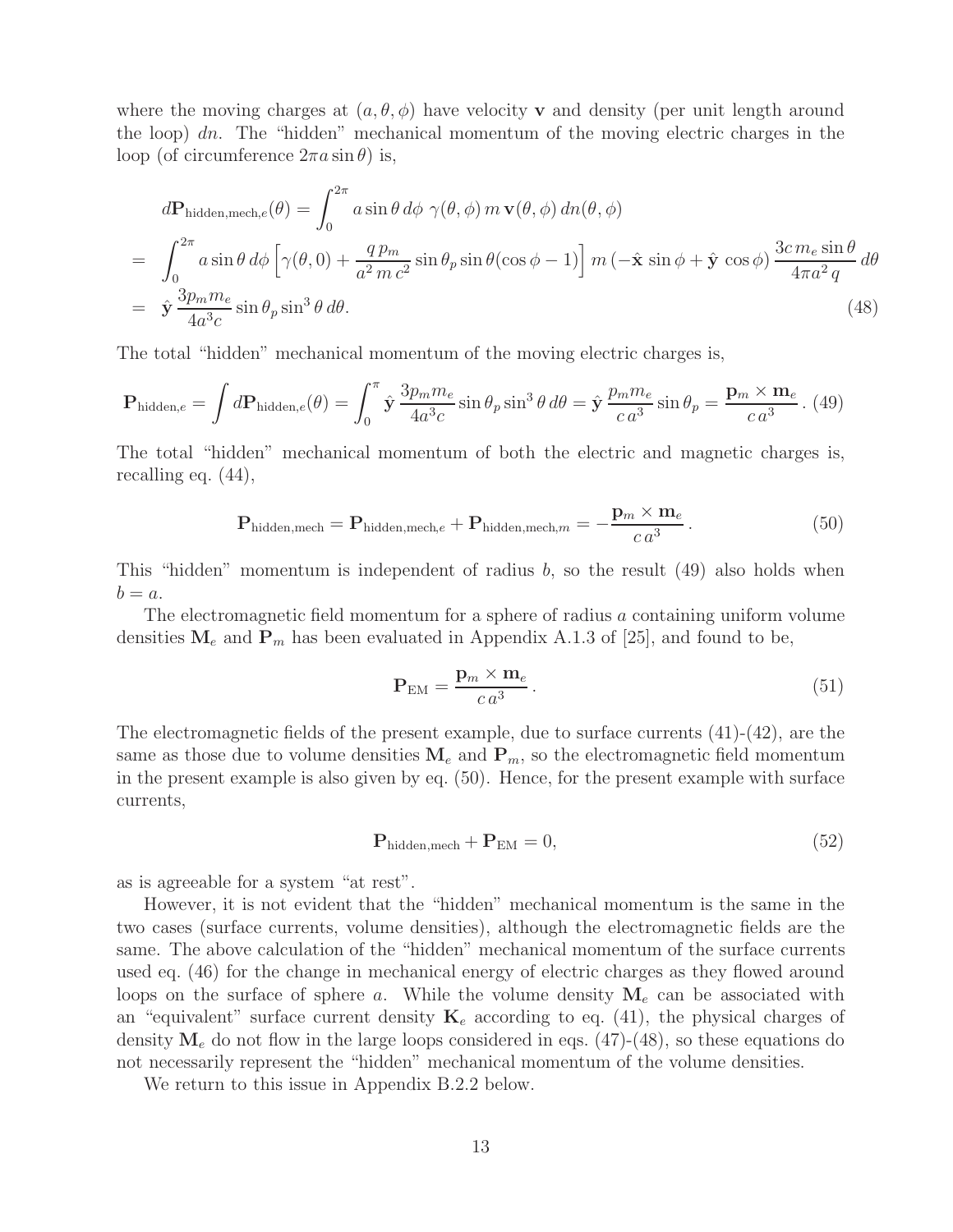## **B.2.1.2 Dipoles**  $p_m$  **and**  $m_e$  **on a Cubic Lattice<sup>16</sup>**

As a special case of when the dipoles  $\mathbf{p}_m$  and  $\mathbf{m}_e$  occupy different volumes, suppose they are arrayed at alternating sites on a cubic lattice, as are Na and Cl ions in salt, and the lattice fills a sphere of radius a which is much larger than the lattice spacing.



The total "hidden" mechanical momentum can be obtained by summing either form of eq. (40) over all pairs of dipoles  $(\mathbf{p}_m, \mathbf{m}_e)$ .

While it is tempting to suppose that the arrays of dipoles correspond to continuous macroscopic polarization densities  $P_m$  and  $M_e$ , such that the double summation over the dipoles  $(\mathbf{p}_m, \mathbf{m}_e)$  is equivalent to a double integral, it turns out that the double volume integral of the first form of eq. (40) over a sphere vanishes, as discussed below in sec. B.2.2.2.

So, we instead sum the second form of eq. (40), supposing that the fields inside the sphere of radius  $\alpha$  due to the current-based dipoles are uniform, and given by,

$$
\mathbf{E}_m(r < a) = \frac{2\mathbf{p}_{m,\text{total}}}{a^3}, \qquad \mathbf{B}_e(r < a) = \frac{2\mathbf{m}_{e,\text{total}}}{a^3},\tag{53}
$$

to find,

$$
\mathbf{P}_{\text{hidden,mech}} = -\sum_{p} \mathbf{p}_{m} \times \frac{\mathbf{B}_{e}}{c} + \sum_{m} \frac{\mathbf{m}_{e} \times \mathbf{E}_{m}}{c}
$$

$$
= -\mathbf{p}_{m,\text{total}} \times \frac{2\mathbf{m}_{e,\text{total}}}{a^{3}c} + \mathbf{m}_{e,\text{total}} \times \frac{2\mathbf{p}_{m,\text{total}}}{a^{3}c} = -4 \frac{\mathbf{p}_{m,\text{total}} \times \mathbf{m}_{e,\text{total}}}{a^{3}c}. (54)
$$

This result is disconcerting in that the total field momentum for this example, assuming that the fields inside the sphere are given by eq. (53) (and that the fields outside the sphere are the fields due to total dipole moments  $\mathbf{p}_{m,\text{total}}$  and  $\mathbf{m}_{e,\text{total}}$ , is,

$$
\mathbf{P}_{\rm EM} = \frac{\mathbf{p}_{m,\rm total} \times \mathbf{m}_{e,\rm total}}{a^3 c},\tag{55}
$$

as deduced, for example, in Appendix A.1.3 of [25].

However, the assumption of uniform fields for dipoles on a cubic lattice is not warranted, but rather the fields of eq. (53) should be regarded as the macroscopic average fields, while the microscopic fields vary considerably across a unit cell of the lattice. In particular the electric field due to dipoles  $\mathbf{p}_m$  at the centers of dipoles  $\mathbf{m}_e$  is zero, and similarly the magnetic

<sup>16</sup>This example was suggested by P. Saldanha, Oct. 30, 2017.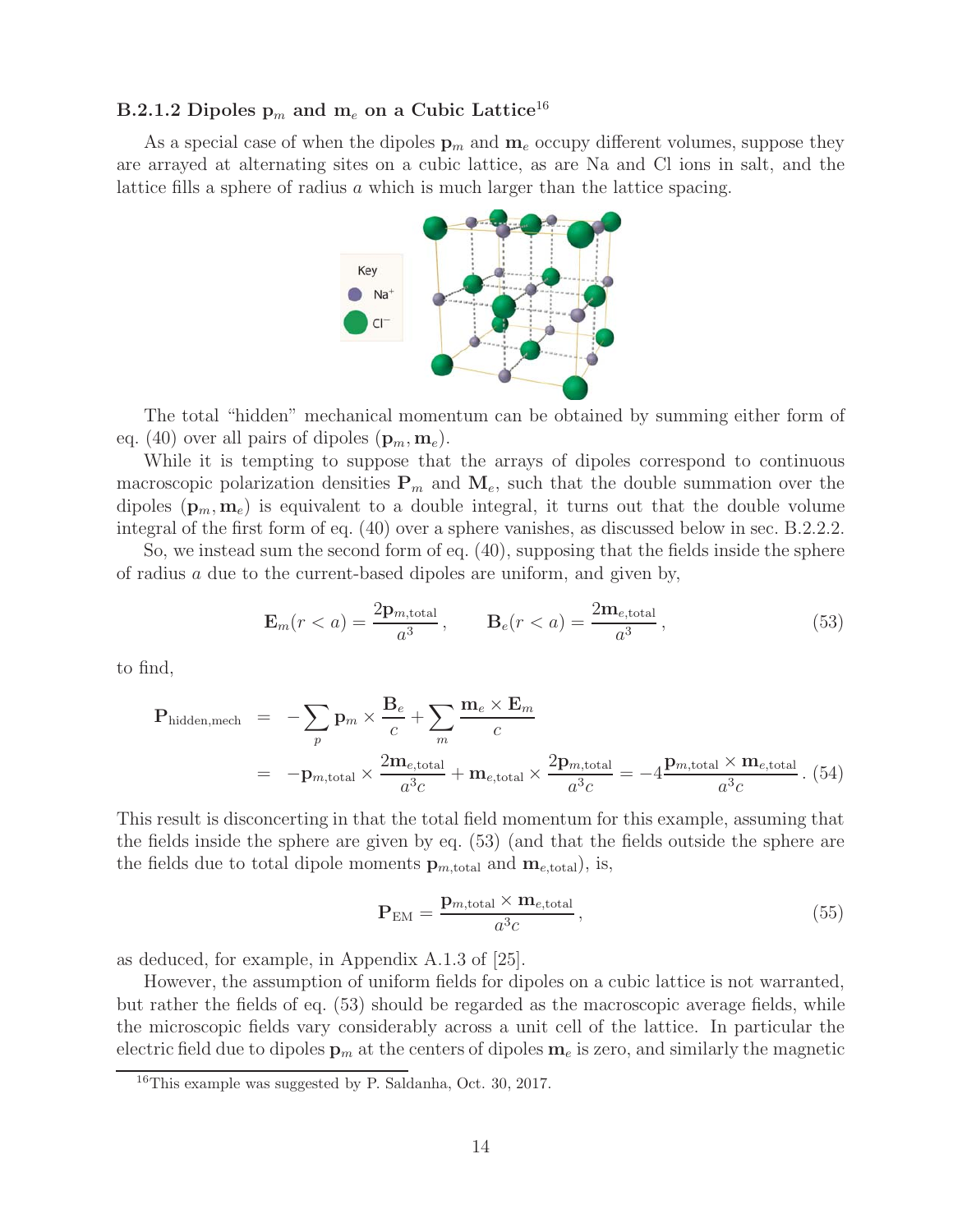field due to dipoles  $m_e$  at the centers of dipoles  $p_m$  is zero, as discussed in sec. 2.6 of [26].<sup>17</sup> That is, the fields are not uniform over the various dipoles, the average values of the fields on the two types of dipoles are less that the macroscopic averages given in eq. (53), and the estimate (54) of the "hidden" mechanical momentum of the current-based dipoles is too large in magnitude. If the effective average fields on the dipoles are  $1/4$  of the macroscopic averages (53), then we would have an accounting that the total momentum is zero, as expected for a system "at rest".

We continue this theme in the next section.

#### **B.2.2 The Electric and Magnetic Currents Occupy the Same Volume**

Another special case is that the two dipoles  $\mathbf{p}_m$  and  $\mathbf{m}_e$  occupy the same volume, instead of being external to one another as assumed is sec. B.2.1.

As an example, we consider the case of dipoles due to uniform densities  $P_m$  and  $M_e$ of electric polarization due to magnetic currents and magnetic polarization due to electric currents, all inside a sphere of radius  $a$ <sup>18</sup>

Again, we might expect that the total "hidden" mechanical momentum would be, combining eqs.  $(33)$  and  $(9)$ ,

$$
\mathbf{P}_{\text{hidden,mech}} = -\frac{\mathbf{p}_m \times \mathbf{B}_{\text{at } \mathbf{p}}}{c} + \frac{\mathbf{m}_e \times \mathbf{E}_{\text{at } \mathbf{m}}}{c} \tag{56}
$$

Then, since the internal fields of these current-based dipoles are,

$$
\mathbf{E}_m(r < a) = \frac{2\mathbf{p}_m}{a^3}, \qquad \mathbf{B}_e(r < a) = \frac{2\mathbf{m}_e}{a^3},\tag{57}
$$

we would have,

$$
\mathbf{P}_{\text{hidden,mech}} = -4 \frac{\mathbf{p}_m \times \mathbf{m}_e}{a^3 c} \,. \tag{58}
$$

We recall that in static examples like the present, the "hidden" mechanical momentum should be equal and opposite to the electromagnetic field momentum (so that the total momentum of the system is zero). A computation of the field momentum for the present example is given in Appendix A.1.3 of [25], with the result,

$$
\mathbf{P}_{\rm EM} = \int \frac{\mathbf{E} \times \mathbf{B}}{4\pi c} \, d\text{Vol} = \frac{\mathbf{p}_m \times \mathbf{m}_e}{a^3 c},\tag{59}
$$

so we infer that the "hidden" mechanical momentum is,

$$
\mathbf{P}_{\text{hidden,mech}} = -\mathbf{P}_{\text{EM}} = -\frac{\mathbf{p}_m \times \mathbf{m}_e}{a^3 c},\tag{60}
$$

<sup>&</sup>lt;sup>17</sup>A closely related result is that if one of the polarized entities were removed from the lattice, the field due to the remaining polarized entities would be zero at the center of the vacant site, as deduced by Lorentz on p. 306 (Note 55) of [27]. See also sec. 4.5 of [28].

<sup>18</sup>This example is an extension to the case of magnetic charges and currents of that discussed by Romer in [30]. See also Appendix A.1 of [25].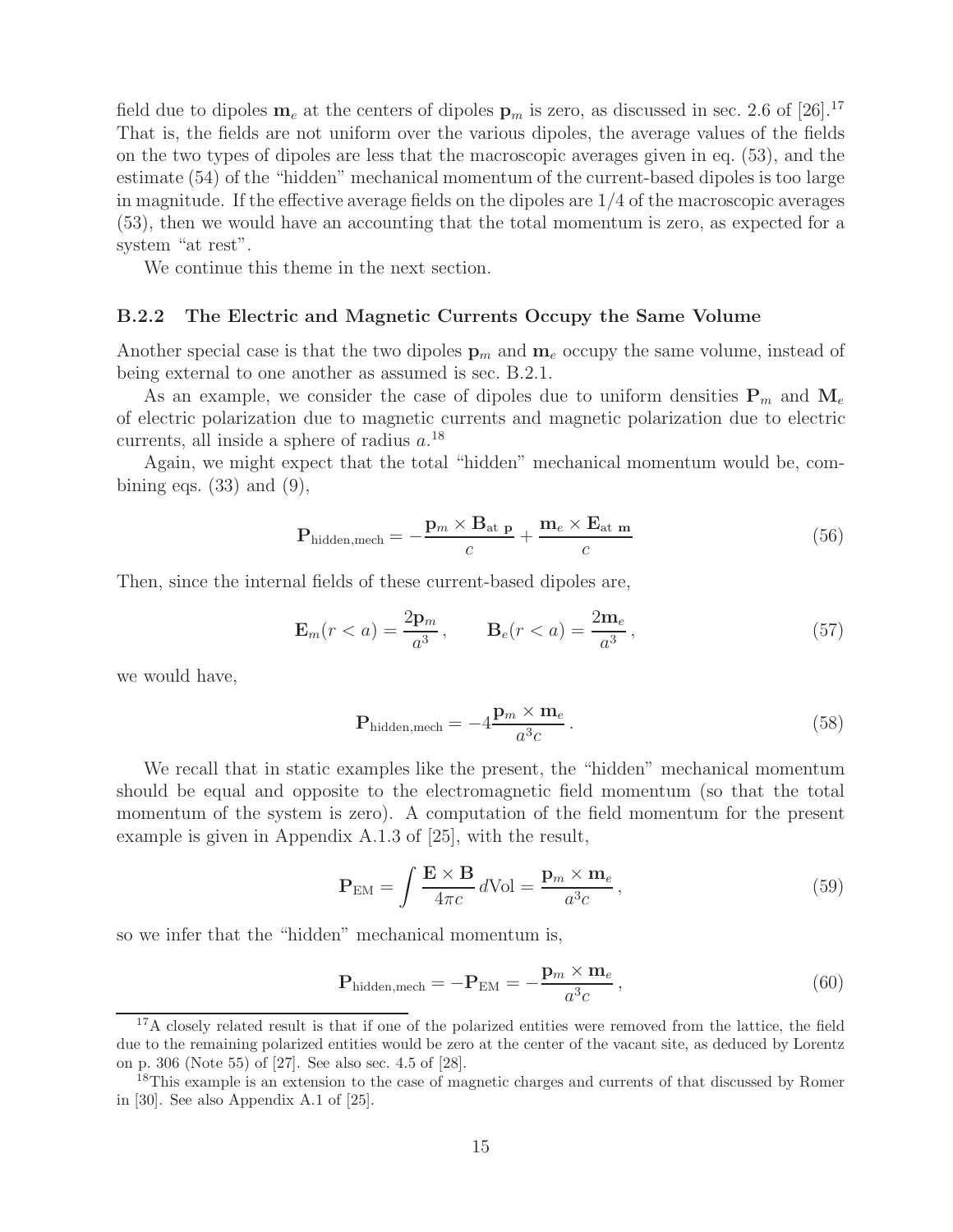which differs from the result of eq. (58) by a factor of 4.

#### **B.2.2.1 Digression: Field Momentum According to Third Form of Eq. (37)**

As a check, we compute the field mechanical momentum according to the relation (37), noting that  $V_m = 0$  in the present example,

$$
\mathbf{P}_{\text{EM}} = \boldsymbol{\nabla} \left( \mathbf{p}_m \cdot \frac{\mathbf{A}_e}{c} \right) = \mathbf{p}_m \times \frac{\mathbf{B}_e}{c} + (\mathbf{p}_m \cdot \boldsymbol{\nabla}) \frac{\mathbf{A}_e}{c}.
$$
 (61)

The vector potential of the uniform magnetic field inside the sphere has only an azimuthal component,  $A_{e,\phi}(r < a) = rB_e/2$ , with respect to the direction of  $\mathbf{m}_e$  and  $\mathbf{B}_e$ . A delicacy in the argument is to suppose for the time being that  $\mathbf{p}_m$  is just an element of the polarization density  $P_m$ , at distance r from the center of the sphere. Then, at the location of the element  $\mathbf{p}_m$ , we have,

$$
(\mathbf{p}_m \cdot \mathbf{\nabla}) \mathbf{A}_e = (\mathbf{p}_m \cdot \hat{\mathbf{r}}) \frac{B_e}{2} \hat{\boldsymbol{\phi}},
$$
\n(62)

since  $A_e$  has only a  $\phi$  component, which depends only on r. This result is independent of r, so we can sum up the contributions from all elements  $\mathbf{p}_m$ , and again consider the symbol **p**<sup>m</sup> to represent the total electric dipole moment. Now,

$$
(\mathbf{p}_m \cdot \hat{\mathbf{r}}) \frac{B_e}{2} \hat{\boldsymbol{\phi}} = \frac{\mathbf{B}_e \times \mathbf{p}_m}{2} = -\frac{\mathbf{p}_m \times \mathbf{B}_e}{2}, \qquad (63)
$$

so altogether, recalling eq. (57),

$$
\mathbf{P}_{\text{EM}} = \boldsymbol{\nabla} \left( \mathbf{p}_m \cdot \frac{\mathbf{A}_e}{c} \right) = \frac{\mathbf{p}_m \times \mathbf{B}_e}{c} - \frac{\mathbf{p}_m \times \mathbf{B}_e}{2c} = \frac{\mathbf{p}_m \times \mathbf{B}_e}{2c} = \frac{\mathbf{p}_m \times \mathbf{m}_e}{a^3 c},\tag{64}
$$

in agreement with eq. (59).

#### **B.2.2.2 Digression: Field Momentum According to the Last Form of Eq. (39)**

We also give an analysis (based on comments by D, Griffiths and V. Hnizdo) that will show a connection to the last form of eq. (39), which is also a re-expression of  $P_{EM}$ .

Again starting from eq.  $(37)$ , the field mechanical momentum of the sphere of radius a can be expressed as a volume integral over elements of electric polarization,  $d\mathbf{p}_m = \mathbf{P}_m d\text{Vol}_p$ ,

$$
\mathbf{P}_{\text{EM}} = \nabla \left( \mathbf{p}_m \cdot \frac{\mathbf{A}_e}{c} \right) = \int d\text{Vol}_p \, \nabla_p \left( \frac{\mathbf{P}_m \cdot \mathbf{A}_e}{c} \right)
$$
\n
$$
= \frac{1}{c} \int d\text{Vol}_p \left\{ \mathbf{P}_m \times \left[ \nabla_p \times \mathbf{A}_e(\mathbf{r}_p) \right] + \left[ \mathbf{P}_m \cdot \nabla_p \right] \mathbf{A}_e(\mathbf{r}_p) \right\},\tag{65}
$$

where  $\nabla_p = \partial/\partial \mathbf{r}_p$ . The vector potential  $\mathbf{A}_e$  is due to the magnetic polarization density  $\mathbf{M}_e$ , and can be expressed as a volume integral over elements  $d\mathbf{m}_e = \mathbf{M}_e d\text{Vol}_m$ ,

$$
\mathbf{A}_{\mathbf{e}}(\mathbf{r}_p) = \int d\mathrm{Vol}_m \, \mathbf{M}_e \times \frac{\mathbf{r}_p - \mathbf{r}_m}{c \, |\mathbf{r}_p - \mathbf{r}_m|^3} \,. \tag{66}
$$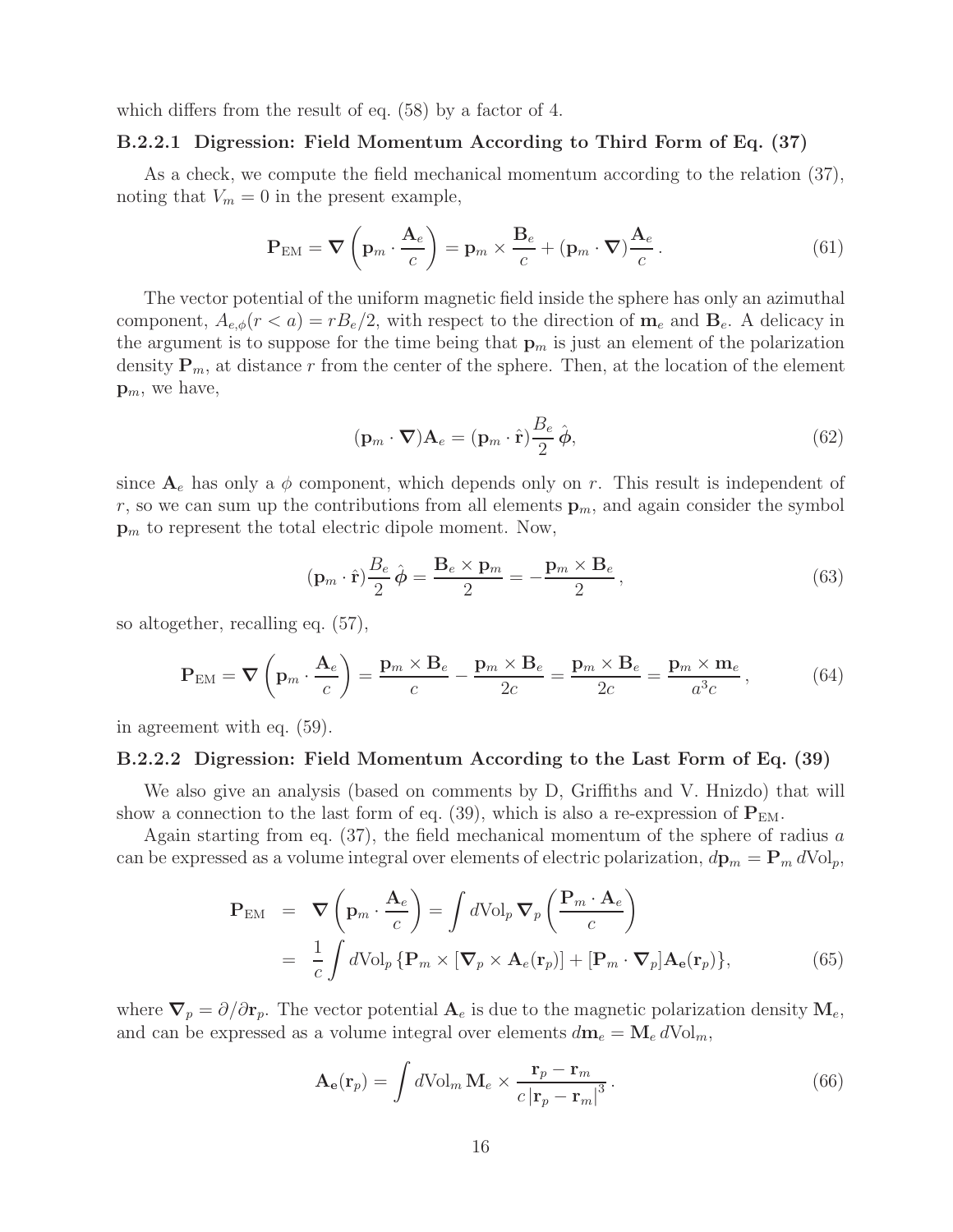Using this in eq. (65), we have, with  $\mathbf{B}_e = \nabla \times \mathbf{A}_e$ , and recalling eq. (38),

$$
\mathbf{P}_{\text{EM}} = \frac{1}{c} \int d\text{Vol}_p \, \mathbf{P}_m \times \mathbf{B}_e(\mathbf{r}_p) + \frac{1}{c} \int d\text{Vol}_p \, \int d\text{Vol}_m \, \mathbf{M}_e \times \nabla_p \left( \mathbf{P}_m \cdot \frac{\mathbf{r}_p - \mathbf{r}_m}{|\mathbf{r}_p - \mathbf{r}_m|^3} \right). \tag{67}
$$

If we ignored the special cases when the volume elements  $dVol_p$  and  $dVol_m$  are the same, the arguments of sec. B.2.1 above would lead to the form,

$$
\mathbf{P}_{\text{EM},1} = \frac{1}{c} \int d\text{Vol}_p \int d\text{Vol}_m \frac{3[(\mathbf{P}_m \times \mathbf{M}_e) \cdot \hat{\mathbf{r}}] \hat{\mathbf{r}} - (\mathbf{P}_m \times \mathbf{M}_e)}{r^3} \n= \frac{2|\mathbf{P}_m \times \mathbf{M}_e|}{c} \sqrt{\frac{4\pi}{5}} \int d\text{Vol}_p \int d\text{Vol}_m \frac{Y_{20}(\theta)}{r^3},
$$
\n(68)

where  $\mathbf{r} = \mathbf{r}_p - \mathbf{r}_m$ ,  $Y_{20}$  is a spherical harmonic, and angle  $\theta$  is with respect to the direction of  $P_m \times M_e$ . This integral is zero for the present example where  $P_m$  and  $M_e$  occupy the same volume!

This possibly surprising result is a special case of an analysis of related double-volume integrals given in [32], using a so-called Fourier-Bessel expansion. Our eq. (68) has the form of eq. (1) of [32], but with the vector **r** in that equation set to zero. Then, the main result, eq. (21) of [32] (which involves the product of 8 series expansions, 3 multipole analyses, and 4 Wigner 3-j symbols [33]), simplifies in that the spherical-Bessel-function factor  $j_{\lambda}(q_n^{(l)}r)$ reduces to  $j_{\lambda}(0)$ , which is zero unless index  $\lambda = 0$ .

The next steps involve consideration of the Wigner  $3-j$  symbols,

$$
\left(\begin{array}{ccc} j_1 & j_2 & j_3 \\ k_1 & k_2 & k_2 \end{array}\right),\tag{69}
$$

for which in a classical context the  $j_i$  are non-negative integers that obey the "triangle" relations" (familiar from the quantum addition of angular momenta, as in  $\mathbf{j}_1 + \mathbf{j}_2 = \mathbf{j}_3$ ),

$$
|j_1 - j_2| \le j_3 \le j_1 + j_2, \ etc., \tag{70}
$$

and the integers  $k_i$  obey  $k_1 + k_2 + k_3 = 0$ .

The first and second 3-j symbols of eq. (21) of [32] have upper indices  $j_1, j_2, j_3 = l_1, l_2, \lambda'$ , which must satisfy the triangle inequality,

$$
|l_1 - l_2| \le \lambda' \le l_1 + l_2,\tag{71}
$$

for the 3-j symbols to be nonzero. The indices  $l_1$  and  $l_2$  are determined by the multipole (spherical-harmonic) expansion of the scalar "densities"  $\rho_1(\mathbf{r}_1)$  and  $\rho_2(\mathbf{r}_2)$  that characterize the volumes of integration over  $r_1$  and  $r_2$ . For spherically symmetric "densities", as in the present example where  $\rho_1(r_1 < 1) = 1 = \rho_2(r_2 < a)$  and are zero otherwise,  $l_1 = 0 = l_2$ , so the triangle inequality (71) takes the form,

$$
0 \le \lambda' \le 0,\tag{72}
$$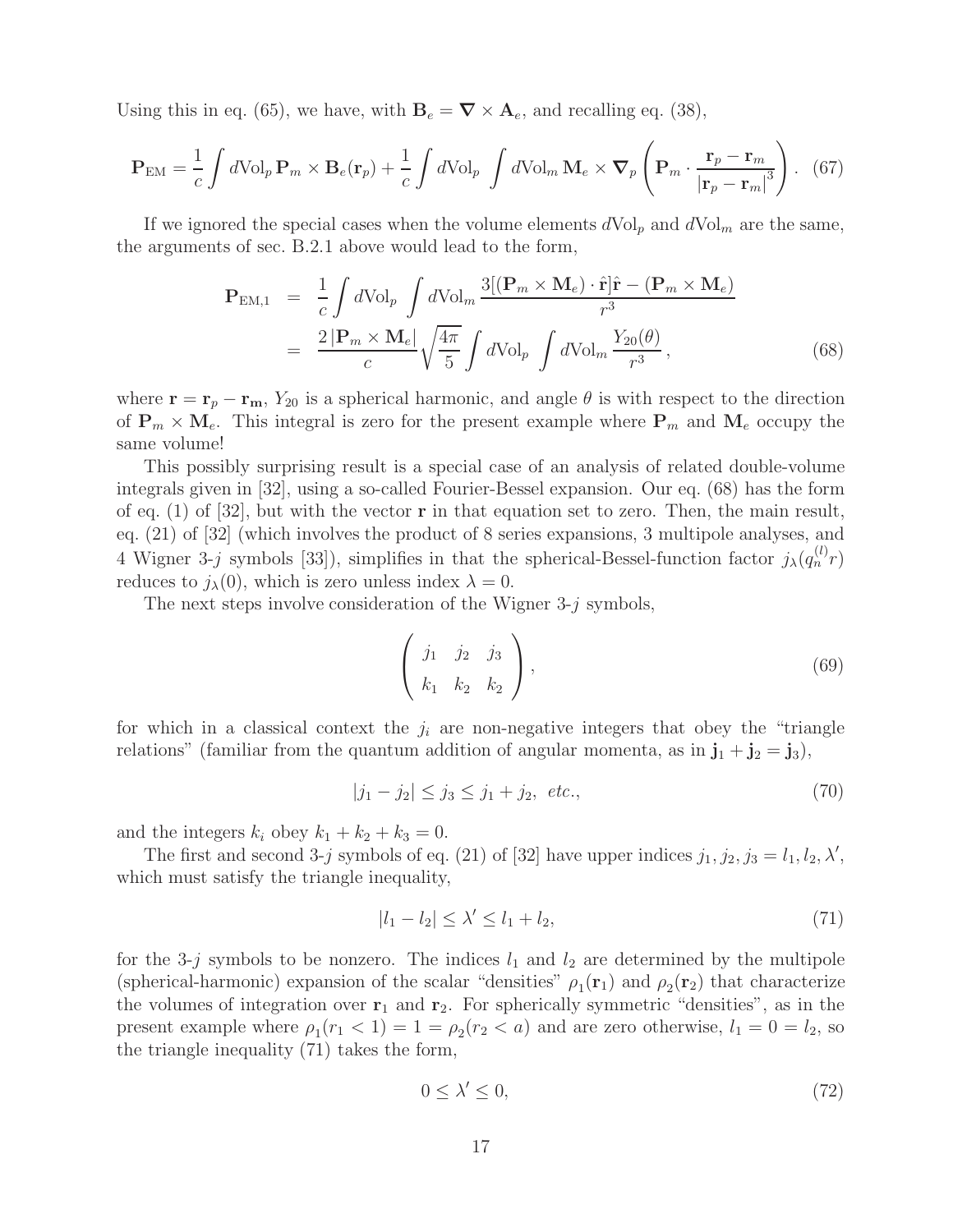which can only be satisfied for  $\lambda' = 0$ .

The third and fourth 3-j symbols in eq. (21) of [32] have upper indices  $j_1, j_2, j_3 = \lambda', l, \lambda,$ where the index  $l = 2$  is that of the spherical harmonic  $Y_{lm} = Y_{20}$  which is a factor in the integrand of eq. (68), and  $\lambda = 0$  as previously argued. For these 3-j symbols to be nonzero, the triangle inequality,

$$
|\lambda' - l| \le \lambda \le \lambda' + l, \qquad i.e., \qquad |\lambda' - 2| \le 0 \le \lambda' + 2,
$$
\n
$$
(73)
$$

must be satisfied, which is possible only for  $\lambda' = 2$ 

In the present example, at least two of the four  $3-j$  symbols of eq. (21) of [32] vanish for all indices  $\lambda'$ , according to the "triangle rule".

As such, eq. (21) of [32], and the integral of eq. (68) above, vanish for the present example.<sup>19</sup>

Hence, the "hidden" mechanical momentum can be computed via eq. (67) with only those terms related to the behavior when the electric- and magnetic-dipole elements  $d\mathbf{p}_m$  and  $d\mathbf{m}_e$ occupy the same volume.

Since both polarization densities  $P_m$  and  $M_e$  are current based, the electric and magnetic fields of elements  $d\mathbf{p}_m$  and  $d\mathbf{m}_e$  centered on  $\mathbf{r}_p$  and  $\mathbf{r}_m$  can be written as,

$$
\mathbf{E}_m(\mathbf{r}) = \frac{3[d\mathbf{p}_m \cdot (\mathbf{r} - \mathbf{r}_p)](\mathbf{r} - \mathbf{r}_p)}{|\mathbf{r} - \mathbf{r}_p|^5} - \frac{d\mathbf{p}_m}{|\mathbf{r} - \mathbf{r}_p|^3} + \frac{8\pi \, d\mathbf{p}_m}{3} \delta^3(\mathbf{r} - \mathbf{r}_p), \tag{74}
$$

$$
\mathbf{B}_e(\mathbf{r}) = \frac{3[d\mathbf{m}_e \cdot (\mathbf{r} - \mathbf{r}_m)](\mathbf{r} - \mathbf{r}_m)}{|\mathbf{r} - \mathbf{r}_m|^5} - \frac{d\mathbf{m}_e}{|\mathbf{r} - \mathbf{r}_m|^3} + \frac{8\pi d\mathbf{m}_e}{3}\delta^3(\mathbf{r} - \mathbf{r}_m).
$$
 (75)

The difference between equations (67) and (68) is that the internal fields of elements  $dp_m$ and d**m**e, represented by the delta-functions terms in eqs. (74)-(75), have not been included in eq. (68). We infer that the first term of eq. (67) has an additional contribution to the "hidden" mechanical momentum of,

$$
\mathbf{P}_{\mathrm{EM},2} = \frac{1}{c} \int d\mathrm{Vol}_p \, \mathbf{P}_m \times \int d\mathrm{Vol}_m \, \frac{8\pi \, \mathbf{M}_e}{3} \delta^3(\mathbf{r}_p - \mathbf{r}_m) = 2 \frac{\mathbf{p}_m \times \mathbf{m}_e}{a^3 c},\tag{76}
$$

recalling that  $\mathbf{p}_m = 4\pi a^3 \mathbf{P}_m/3$  and  $\mathbf{m}_e = 4\pi a^3 \mathbf{M}_e/3$ .

The second term of eq. (67) also has an additional contribution, associated with the field  $-\nabla_p[\mathbf{P}_m \cdot (\mathbf{r}_p - \mathbf{r}_m)/|\mathbf{r}_p - \mathbf{r}_m|^3]$  at points  $\mathbf{r}_p = \mathbf{r}_m$ . Although the electric polarization density  $P_m$  is current based, this term has the form of the field of an electric dipole formed from a pair of electric charges, for which the delta-function term is  $-(4\pi/3)\mathbf{P}_m\delta^3(\mathbf{r}-\mathbf{r}_m)$ . Hence, the additional contribution to the "hidden" mechanical momentum associated with the second term in eq. (67) is,

$$
\mathbf{P}_{\text{EM},3} = -\frac{1}{c} \int d\text{Vol}_p \int d\text{Vol}_m \, \mathbf{M}_e \times \frac{4\pi}{3} \mathbf{P}_m \delta^3(\mathbf{r} - \mathbf{r}_m) = -\frac{\mathbf{p}_m \times \mathbf{m}_e}{a^3 c}.
$$
 (77)

<sup>&</sup>lt;sup>19</sup>For volumes of integration that are not spherically symmetric, indices  $l_1$  and  $l_2$  can be nonzero, and the integral of eq. (68) need not vanish. For example, if  $l_1 = 1 = l_2$ , then both triangle inequalities (71) and (73) are satisfied for  $\lambda' = 2$  (and  $\lambda = 0$ ).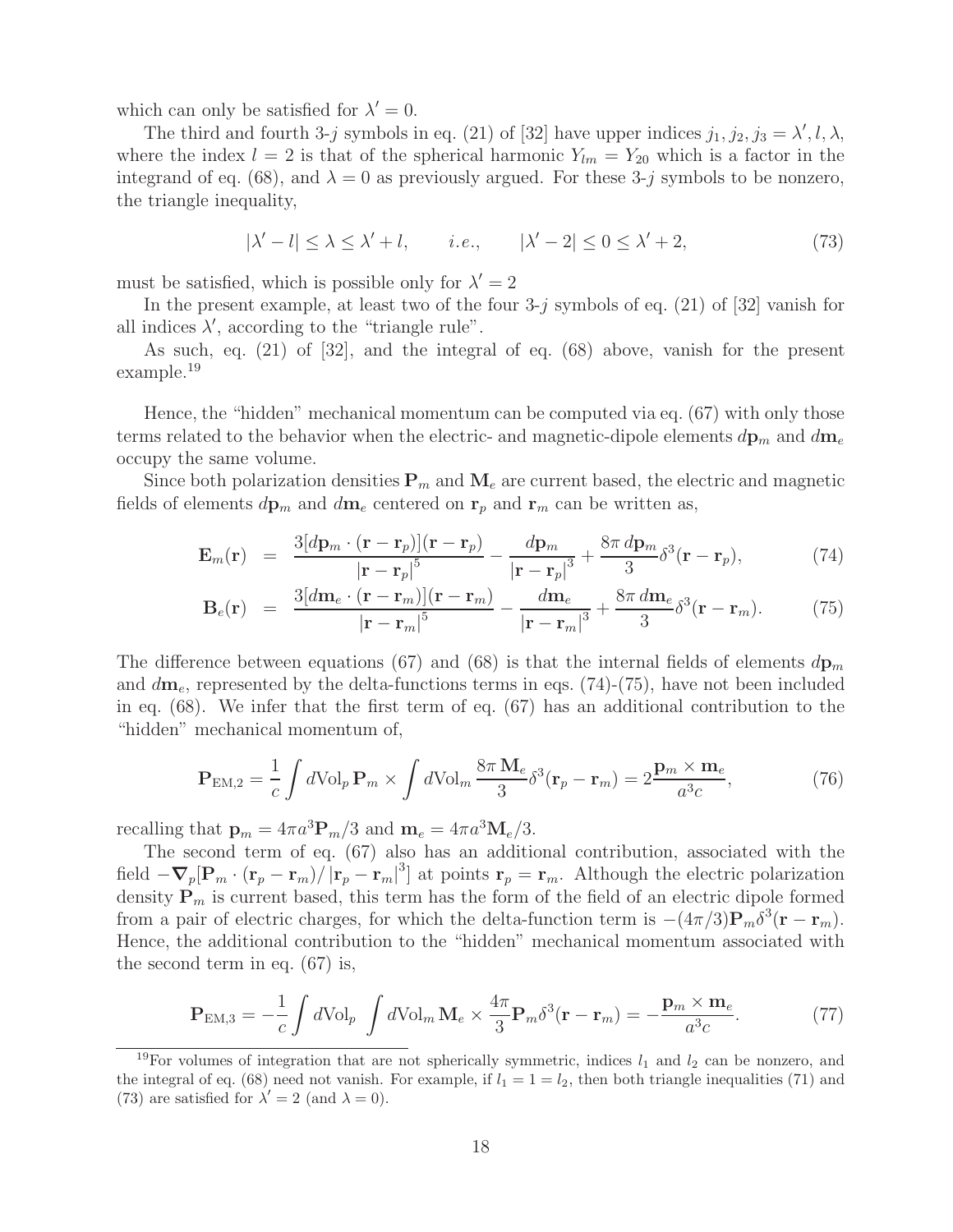The total electromagnetic field momentum in the present example is,

$$
\mathbf{P}_{\text{EM}} = \mathbf{P}_{\text{EM},1} + \mathbf{P}_{\text{EM},2} + \mathbf{P}_{\text{EM},3} = \frac{\mathbf{p}_m \times \mathbf{m}_e}{a^3 c},\tag{78}
$$

which is also in agreement with eq.  $(59)$ .

According to eq. (78), the field momentum can be attributed entirely to the delta-function terms associated with elements  $d\mathbf{p}_m$  and  $d\mathbf{m}_e$  that occupy the same volume.<sup>20</sup>

### **B.2.2.3** Integrals of "Hidden"-Momentum Density for  $P_m$  and  $M_e$

As remarked in [34], for cases like the present example that contain volume densities of electric and magnetic polarization, it is more correct to write eq. (56) as,

$$
\mathbf{P}_{\text{hidden}} = -\int \frac{\mathbf{P}_m \times \mathbf{B}}{c} d\text{Vol}_p + \int \frac{\mathbf{M}_e \times \mathbf{E}}{c} d\text{Vol}_m = -\frac{\mathbf{P}_m}{c} \times \int \mathbf{B} d\text{Vol}_p + \frac{\mathbf{M}_e}{c} \times \int \mathbf{E} d\text{Vol}_m.(79)
$$

The electric and magnetic fields can be regarded as the integrals of contributions from dipole elements throughout the sphere of radius a of the present example,

$$
\mathbf{E}(\mathbf{r}_m) = \int d\mathrm{Vol}_p \, d\mathbf{E}(\mathbf{r}_p), \qquad \mathbf{B}(\mathbf{r}_p) = \int d\mathrm{Vol}_m \, d\mathbf{B}(\mathbf{r}_m). \tag{80}
$$

where the fields due to the various current-based dipole elements  $d\mathbf{p}_m$  and  $d\mathbf{m}_e$  can be written as,

$$
d\mathbf{E}(\mathbf{r}) = \frac{3[d\mathbf{p}_m \cdot (\mathbf{r} - \mathbf{r}_p)](\mathbf{r} - \mathbf{r}_p)}{|\mathbf{r} - \mathbf{r}_p|^5} - \frac{d\mathbf{p}_m}{|\mathbf{r} - \mathbf{r}_p|^3} + \frac{8\pi \, d\mathbf{p}_m}{3} \delta^3(\mathbf{r} - \mathbf{r}_p),
$$
(81)

$$
d\mathbf{B}(\mathbf{r}) = \frac{3[d\mathbf{m}_e \cdot (\mathbf{r} - \mathbf{r}_m)](\mathbf{r} - \mathbf{r}_m)}{|\mathbf{r} - \mathbf{r}_m|^5} - \frac{d\mathbf{m}_e}{|\mathbf{r} - \mathbf{r}_m|^3} + \frac{8\pi d\mathbf{m}_e}{3}\delta^3(\mathbf{r} - \mathbf{r}_m).
$$
 (82)

Then,

$$
\int \mathbf{B} d\mathrm{Vol}_{p} \qquad (83)
$$
\n
$$
= \int \int \left( \frac{3[d\mathbf{m}_{e} \cdot (\mathbf{r}_{p} - \mathbf{r}_{m})](\mathbf{r}_{p} - \mathbf{r}_{m})}{|\mathbf{r}_{p} - \mathbf{r}_{m}|^{5}} - \frac{d\mathbf{m}_{e}}{|\mathbf{r}_{p} - \mathbf{r}_{m}|^{3}} + \frac{8\pi d\mathbf{m}_{e}}{3} \delta^{3}(\mathbf{r}_{p} - \mathbf{r}_{m}) \right) d\mathrm{Vol}_{p} d\mathrm{Vol}_{m}
$$
\n
$$
= \frac{8\pi \mathbf{m}_{e}}{3} + \int \int \left( \frac{3[d\mathbf{m}_{e} \cdot (\mathbf{r}_{p} - \mathbf{r}_{m})](\mathbf{r}_{p} - \mathbf{r}_{m})}{|\mathbf{r}_{p} - \mathbf{r}_{m}|^{5}} - \frac{d\mathbf{m}_{e}}{|\mathbf{r}_{p} - \mathbf{r}_{m}|^{3}} \right) d\mathrm{Vol}_{p} d\mathrm{Vol}_{m} = \frac{8\pi \mathbf{m}_{e}}{3},
$$
\n(83)

where we recall the lengthy argument in the preceding digression that showed how the integral of eq. (68) vanishes. Similarly,  $\int \mathbf{E} dVol_m = 8\pi \mathbf{p}_m/3$ , and eq. (79) becomes,

$$
\mathbf{P}_{\text{hidden}} = -\mathbf{P}_m \times \frac{8\pi \mathbf{m}_e}{3c} + \mathbf{M}_e \times \frac{8\pi \mathbf{p}_m}{3c} = -2\mathbf{p}_m \times \frac{\mathbf{m}_e}{a^3c} + 2\mathbf{m}_e \times \frac{\mathbf{p}_m}{a^3c} = -4\mathbf{p}_m \times \frac{\mathbf{m}_e}{a^3c},
$$
 (84)

<sup>&</sup>lt;sup>20</sup>The result  $(78)$  is very satisfactory, but it is perhaps surprising that it was obtained using the deltafunction term for a magnetic field based on (magnetic) currents and for an electric field based on (electric) charges, while in the present example all polarizations are due to currents. We note that we could have based the derivation on the (dual) form  $\mathbf{P}_{EM} = \int d \text{Vol}_m \, \nabla (\mathbf{M}_e \cdot \mathbf{A}_m/c)$ , which follows from eq. (70) of [11]. In this case,  $P_{EM,2}$  would use the delta-function term for an electric field based on (electric) currents while and  $P_{EM,3}$  would use the delta-function term for a magnetic field based on (magnetic) charges.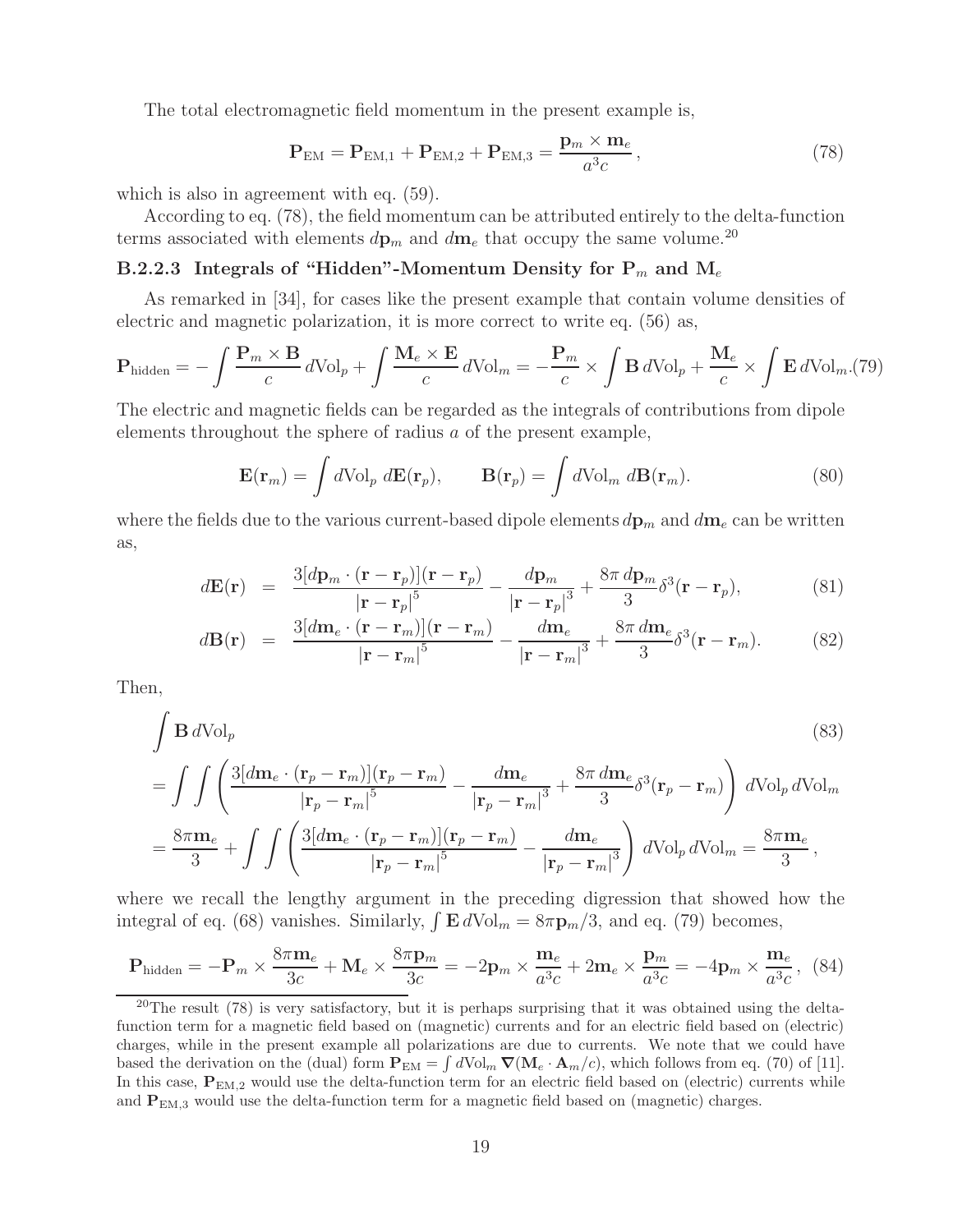in agreement with eq. (58), but not with eq. (60).

## **B.2.2.4** Integrals of "Hidden"-Momentum Density for  $(P_e, M_e)$  and  $(P_m, M_m)$ "

We can also apply the argument of this subsection to the case of a sphere with uniform densities of polarizations  $P_e$  and  $M_e$  (or of  $P_m$  and  $M_m$ ), for which the field momentum has been computed in Appendix A.1.1 of [25] to be  $P_{EM} = m_e \times p_e/a^3c = -m_e \times E/c$ (or  $\mathbf{m}_e \times \mathbf{p}_e/a^3c = \mathbf{p}_m \times \mathbf{B}/c$ ). According to eq. (9), we expect the "hidden" mechanical momentum of the electric current to be,

$$
\mathbf{P}_{\text{hidden,mech}} = \int \frac{\mathbf{M}_e \times \mathbf{E}}{c} d\text{Vol}_m = \frac{\mathbf{M}_e}{c} \times \int \mathbf{E} d\text{Vol}_m.
$$
 (85)

In this example, the electric field on the current-based density  $M_e$  is due to the density  $P_e$ which is based on electric charges, so,

$$
d\mathbf{E}(\mathbf{r}) = \frac{3[d\mathbf{p}_e \cdot (\mathbf{r} - \mathbf{r}_p)](\mathbf{r} - \mathbf{r}_p)}{|\mathbf{r} - \mathbf{r}_p|^5} - \frac{d\mathbf{p}_e}{|\mathbf{r} - \mathbf{r}_p|^3} - \frac{4\pi d\mathbf{p}_e}{3}\delta^3(\mathbf{r} - \mathbf{r}_p),
$$
(86)

$$
\int \mathbf{E} dVol_m \qquad (87)
$$
\n
$$
= \int \int \left( \frac{3[dp_e \cdot (\mathbf{r}_p - \mathbf{r}_m)](\mathbf{r}_p - \mathbf{r}_m)}{|\mathbf{r}_p - \mathbf{r}_m|^5} - \frac{dp_e}{|\mathbf{r}_p - \mathbf{r}_m|^3} - \frac{4\pi dp_e}{3} \delta^3(\mathbf{r}_p - \mathbf{r}_m) \right) dVol_p dVol_m
$$
\n
$$
= -\frac{4\pi \mathbf{p}_e}{3} + \int \int \left( \frac{3[dp_e \cdot (\mathbf{r}_p - \mathbf{r}_m)](\mathbf{r}_p - \mathbf{r}_m)}{|\mathbf{r}_p - \mathbf{r}_m|^5} - \frac{dp_e}{|\mathbf{r}_p - \mathbf{r}_m|^3} \right) dVol_p dVol_m = -\frac{4\pi \mathbf{p}_e}{3},
$$
\n(87)

where we recall the lengthy argument in the preceding digression that showed how the integral of eq. (68) vanishes. The "hidden" mechanical momentum eq. (85) becomes,

$$
\mathbf{P}_{\text{hidden,mech}} = \mathbf{M}_e \times -\frac{4\pi \mathbf{p}_e}{3c} = -\mathbf{m}_e \times \frac{\mathbf{p}_e}{a^3c} = -\mathbf{P}_{\text{EM}},\tag{88}
$$

as expected.

For the case of uniform polarization densities  $P_m$  and  $M_m$ ,

$$
\mathbf{P}_{\text{hidden,mech}} = -\int \frac{\mathbf{P}_m \times \mathbf{B}}{c} d\text{Vol}_p = -\frac{\mathbf{P}_m}{c} \times \int \mathbf{B} d\text{Vol}_p = -\frac{\mathbf{P}_m}{c} \times -\frac{4\pi \mathbf{m}_m}{3} = \frac{\mathbf{p}_m \times \mathbf{m}_m}{a^3 c}
$$
\n
$$
= -\mathbf{P}_{\text{EM}}.\tag{89}
$$

### **B.2.2.5 Computations Using Equivalent Currents**

*This section is based on comments by Vladimir Hnizdo and Pablo Saldanha.*

The polarized spheres can be thought of as supporting equivalent current densities  $J =$ <sup>c</sup>*<sup>∇</sup>* <sup>×</sup> **<sup>M</sup>** and <sup>c</sup>*<sup>∇</sup>* <sup>×</sup> **<sup>P</sup>**, which are zero for uniform polarization, as well as surface current densities  $\mathbf{K} = c \mathbf{M} \times \hat{\mathbf{r}}$  and  $c \mathbf{P} \times \hat{\mathbf{r}}$ .

For the case of polarization densities  $P_e$  and  $M_e$ , the electric field can be related to a scalar potential,  $\mathbf{E}_e = -\nabla V_e$  where  $V_e = \mathbf{p}_e \cdot \mathbf{r}/R^3(r)$  with  $R(r>a) = r$  and  $R(r < a) = a$ ,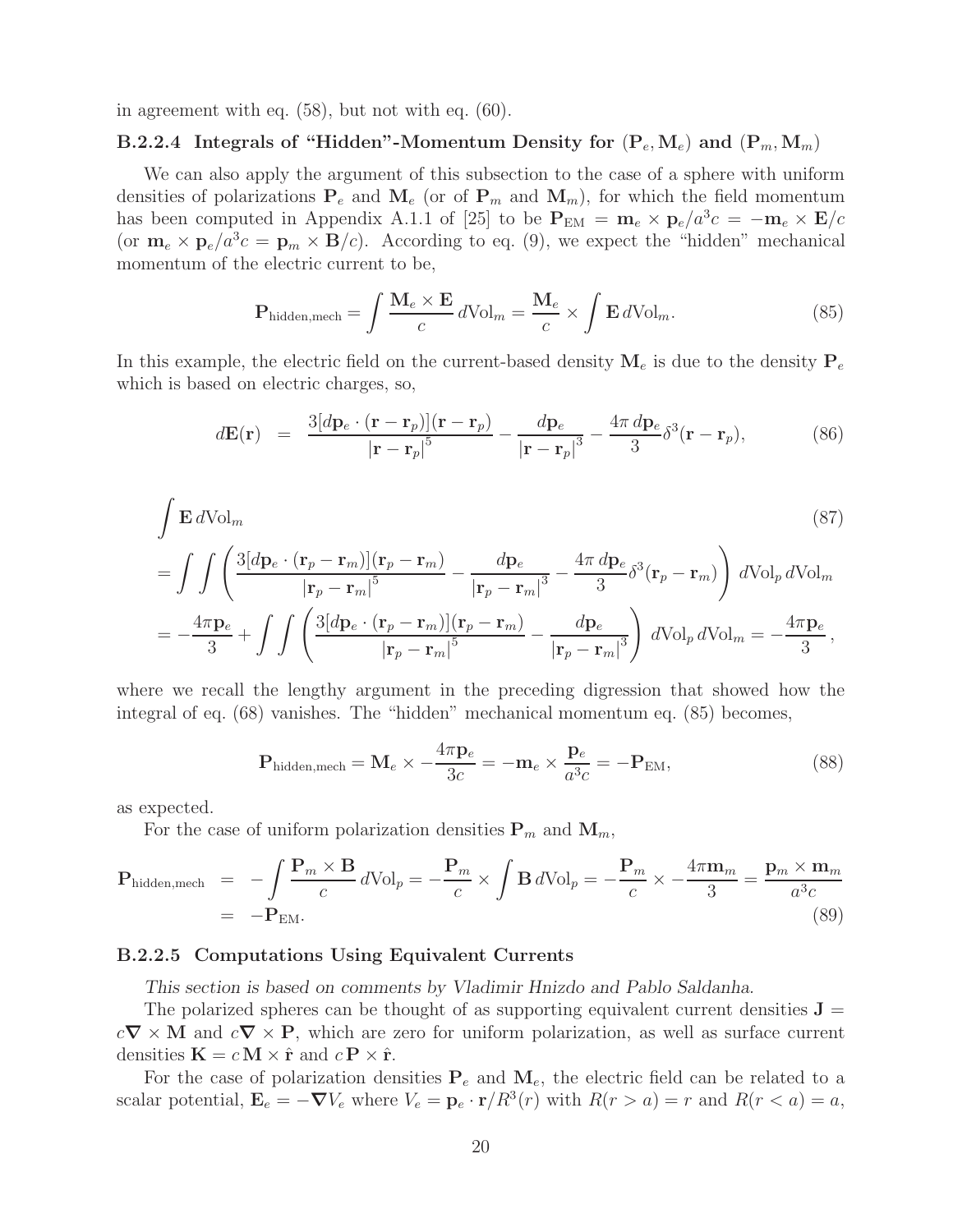and  $\mathbf{p}_e = 4\pi a^2 \mathbf{P}_e/3 = \text{total electric dipole moment of the sphere, Then, the "hidden" }$ mechanical momentum associated with the electric currents of  $M_e$  can be written as,<sup>21</sup>

$$
\mathbf{P}_{\text{hidden,mech}} = \int \frac{\mathbf{M}_e \times \mathbf{E}_e}{c} d\text{Vol}_p = -\int \frac{\mathbf{M}_e \times \nabla V_e}{c} d\text{Vol}_p
$$
\n
$$
= -\int \frac{V \mathbf{M}_e \times \hat{\mathbf{r}}}{c} d\text{Area}_p - \int \frac{V \nabla \times \mathbf{M}_e}{c} d\text{Vol}_p = -\int \frac{V \mathbf{K}_e}{c^2} d\text{Area}_p - \int \frac{V \mathbf{J}_e}{c^2} d\text{Vol}_p
$$
\n
$$
= -\frac{1}{a^2 c} \int (\mathbf{p}_e \cdot \hat{\mathbf{r}}) \mathbf{M}_e \times \hat{\mathbf{r}} d\text{Area}_p = \frac{4\pi \mathbf{p}_e \times \mathbf{M}_e}{3c} = \frac{\mathbf{p}_e \times \mathbf{m}_e}{a^3 c} = -\mathbf{P}_{\text{EM}},\tag{90}
$$

as previously found in eq.  $(88)$ .<sup>22</sup> This is agreeable in that the field momentum in a static system can be computed as  $\int V \mathbf{J} dVol/c^2$ , eq. (10), as reviewed in [35].

Turning to the case of uniform polarization densities  $P_m$  and  $M_e$ , the "hidden" mechanical momentum can be computed via the two integrals in eq. (79). Considering the second of these integrals, we note that the electric field due to the polarization density  $\mathbf{P}_m$  is not related to a scalar potential, but can be deduced from a vector potential,  $\mathbf{E}_m = \nabla \times \mathbf{A}_m$ , where  $\mathbf{A}_m = \mathbf{p}_m \times \mathbf{r}/R^3(r)$  with  $R(r>a) = r$  and  $R(r a) = a$ . Then, we integrate by parts, noting that the result volume integral is zero for uniform  $P_m$ ,

$$
\int \frac{\mathbf{M}_e \times \mathbf{E}_m}{c} d\text{Vol}_m = \int \frac{\mathbf{M}_e \times (\hat{\mathbf{r}} \times \mathbf{A}_m)}{a^3 c} d\text{Area}_m
$$
\n
$$
= \int \frac{\hat{\mathbf{r}} \times (\mathbf{M}_e \times \mathbf{A}_m) - \mathbf{A}_m \times (\mathbf{M}_e \times \hat{\mathbf{r}})}{a^3 c} d\text{Area}_m
$$
\n
$$
= \int \frac{\hat{\mathbf{r}} \times (\mathbf{M}_e \times \mathbf{A}_m)}{a^3 c} d\text{Area}_m - \int \frac{\mathbf{A}_m \times \mathbf{K}_e}{a^3 c^2} d\text{Area}_m \qquad (91)
$$

With some effort, each of the two integrals in the last line of eq. (91) can be shown to be equal to  $\mathbf{p}_m \times \mathbf{m}_e/a^3c$  (and by extention to the first integral of eq. (90), the total "hidden" mechanical momentum is again  $4\mathbf{p}_m \times \mathbf{m}_e/a^3c$ . Thus, for the case of  $\mathbf{P}_m$  and  $\mathbf{M}_e$ , the "hidden" mechanical momentum cannot be computed using only equivalent currents (and vector potentials).

### **B.2.2.6 Comments**

For the examples where uniform electric and magnetic polarization densities occupy the same volumes within a sphere, the use of uniform (macroscopic) fields inside the sphere leads to an understanding that the sum of the field momentum and the "hidden" mechanical momentum is zero when the fields on the current-based dipoles are due to charged-based dipoles, but is nonzero when the fields on the current-based dipoles are due to current-based dipoles.

If we take a microscopic view, that the polarization densities are due to a collection, such as a cubic lattice, of entities that posses both an electric and a magnetic moment, then (as seen in the example in Appendix B.2.1.2 above), we expect that the fields at the center of these entities, due to the other entities, are zero. That is, the effective field on a dipole could

<sup>&</sup>lt;sup>21</sup>Nominally, the integration by parts of  $-\int M_e \times \nabla V_e dVol_p$  would lead to a term  $\int V M_e \times \nabla dVol_p$ , but in the usual convention that the  $\nabla$  acts to the right, we write this term as  $-\int V \nabla \times \mathbf{M}_e dVol_p$ .<br><sup>22</sup>The result (90) is consistent with sec. IV of [14], particularly eq. (35).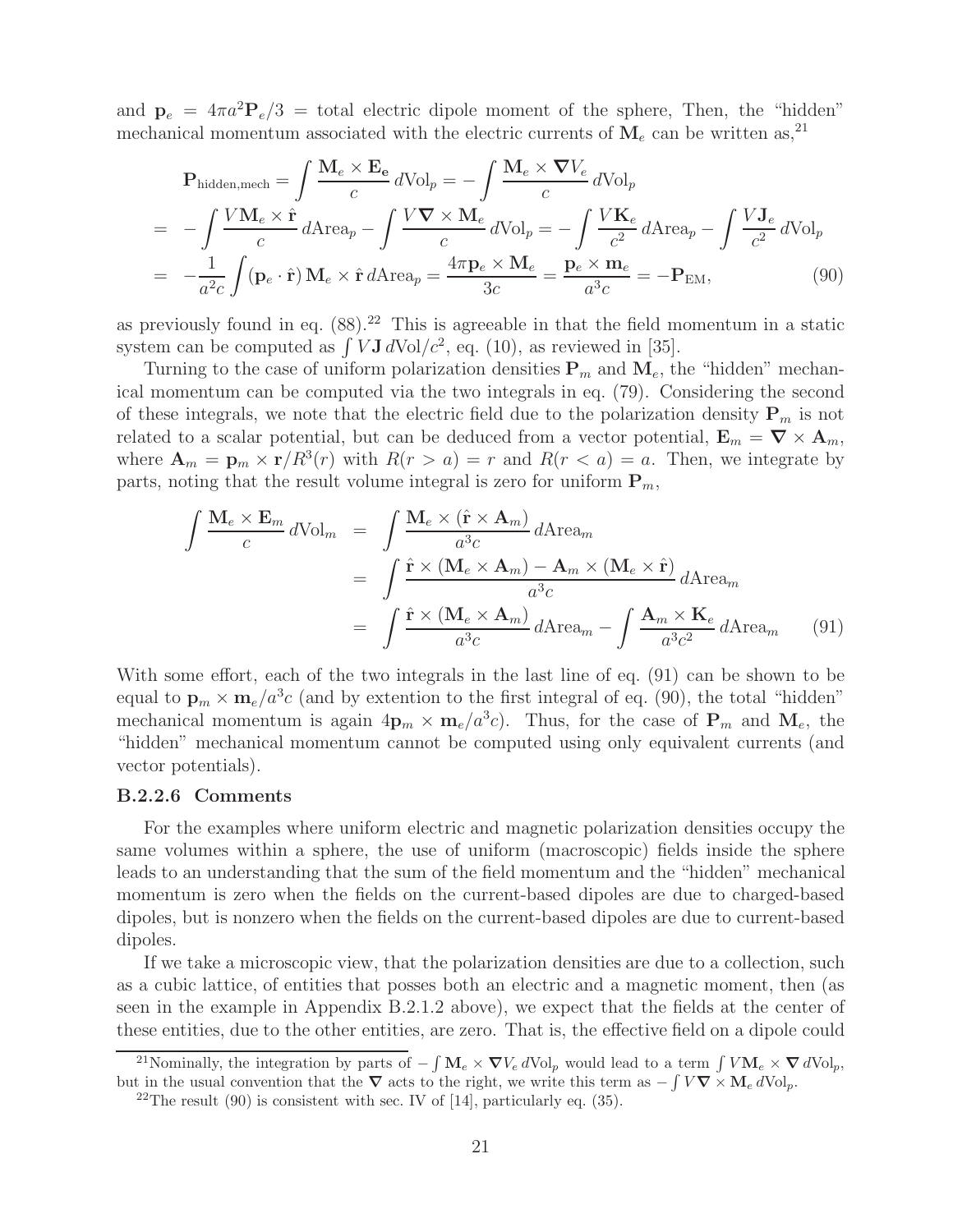well be different from the macroscopic average field. It appears that when the fields on the current-based dipoles (that possess "hidden" mechanical momentum) are due to chargedbased dipoles, the use of a macroscopic analysis is (perhaps surprisingly) satisfactory, but when the fields on the current-based dipoles of one type are due to current-based dipoles of the other type, the macroscopic analysis overestimates the "hidden" mechanical momentum.

While the discrepancies between eqs. (54) and (55), and between eqs. (58) and (60), are not fully resolved, it is very plausible that if the field momentum and the "hidden" mechanical momentum could be correctly computed their sum would be zero, as expected on general principle for these examples of systems "at rest".

## **References**

- [1] D. Vanzella, Private communication (June 29, 2012).
- [2] K.T. McDonald, *On the Definition of "Hidden" Momentum* (July 9, 2012), http://kirkmcd.princeton.edu/examples/hiddendef.pdf
- [3] J.J. Thomson, *Electricity and Matter* (Charles Scribner's Sons, 1904), pp. 25-35, http://kirkmcd.princeton.edu/examples/EM/thomson\_electricity\_matter\_04.pdf
- [4] J.J. Thomson, *On Momentum in the Electric Field*, Phil. Mag. **8**, 331 (1904), http://kirkmcd.princeton.edu/examples/EM/thomson\_pm\_8\_331\_04.pdf
- [5] J.J. Thomson, *Elements of the Mathematical Theory of Electricity and Magnetism*, 3rd ed. (Cambridge U. Press, 1904), http://kirkmcd.princeton.edu/examples/EM/thomson\_EM\_3rd\_ed\_04.pdf
- [6] K.T. McDonald, *J.J. Thomson and "Hidden" Momentum* (Apr. 30, 2014), http://kirkmcd.princeton.edu/examples/thomson.pdf
- [7] P. Penfield, Jr. and H.A. Haus, *Electrodynamics of Moving Media*, p. 215 (MIT, 1967), http://kirkmcd.princeton.edu/examples/EM/penfield\_haus\_chap7.pdf
- [8] W.H. Furry, *Examples of Momentum Distributions in the Electromagnetic Field and in Matter*, Am. J. Phys. **37**, 621 (1969), http://kirkmcd.princeton.edu/examples/EM/furry\_ajp\_37\_621\_69.pdf
- [9] M.G. Calkin, *Linear Momentum of the Source of a Static Electromagnetic Field*, Am. J. Phys. **39**, 513-516 (1971), http://kirkmcd.princeton.edu/examples/EM/calkin\_ajp\_39\_513\_71.pdf
- [10] L. Vaidman, *Torque and force on a magnetic dipole*, Am. J. Phys. **58**, 978 (1990), http://kirkmcd.princeton.edu/examples/EM/vaidman\_ajp\_58\_978\_90.pdf
- [11] D.J. Griffiths, *Dipoles at rest*, Am. J. Phys. **60**, 979 (1992), http://kirkmcd.princeton.edu/examples/EM/griffiths\_ajp\_60\_979\_92.pdf
- [12] V. Hnizdo, *Hidden momentum and the electromagnetic mass of a charge and current carrying body*, Am. J. Phys. **65**, 55 (1997), http://kirkmcd.princeton.edu/examples/EM/hnizdo\_ajp\_65\_55\_97.pdf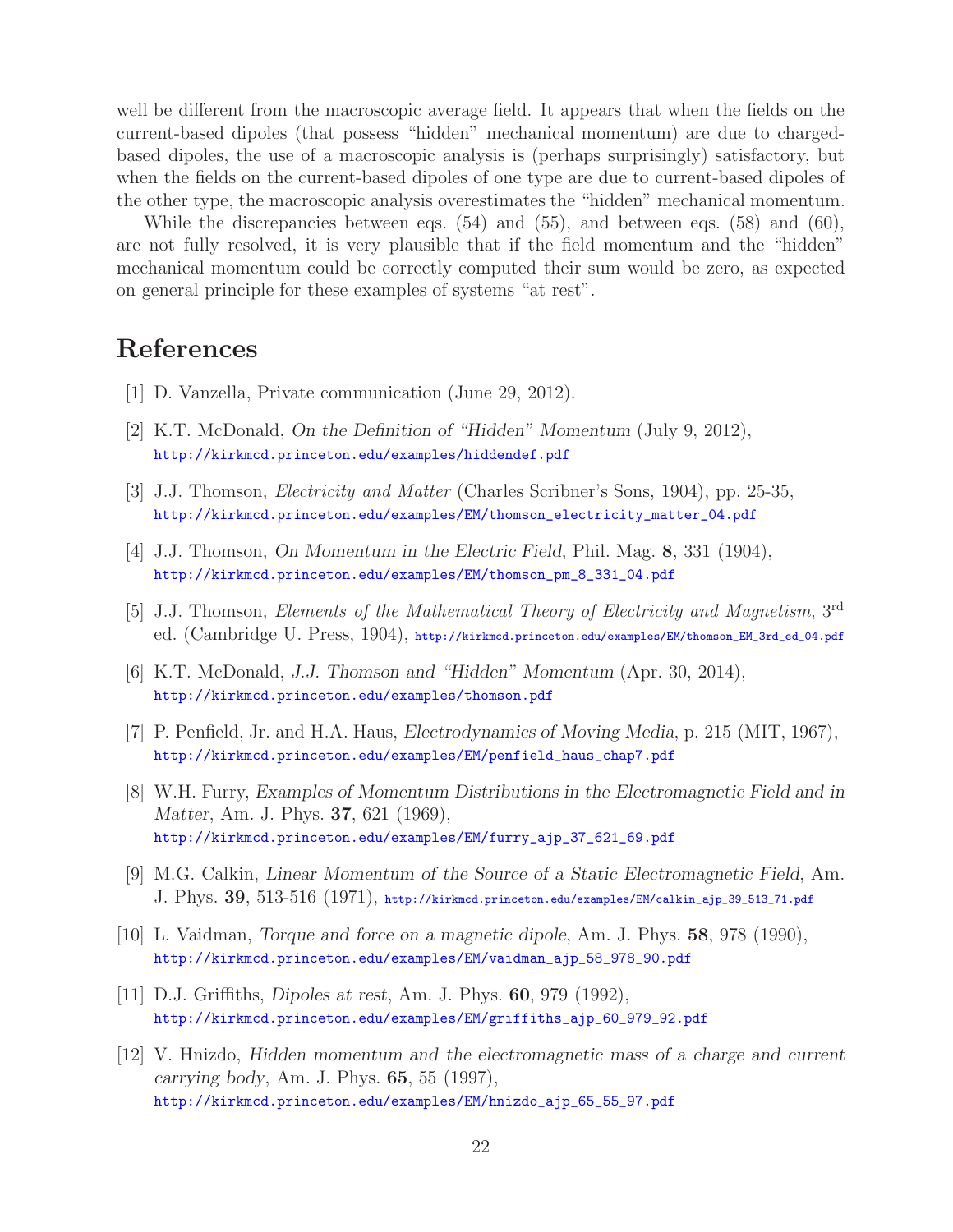*Hidden momentum of a relativistic fluid in an external field*, Am. J. Phys. **65**, 92 (1997), http://kirkmcd.princeton.edu/examples/EM/hnizdo\_ajp\_65\_92\_97.pdf

- [13] D.J. Griffiths, *Introduction to Electrodynamics*, 3rd ed. (Prentice Hall, 1999), example 12.12, http://kirkmcd.princeton.edu/examples/EM/griffiths\_em3.pdf
- [14] D. Babson *et al.*, *Hidden momentum, field momentum, and electromagnetic impulse*, Am. J. Phys. **77**, 826 (2009), http://kirkmcd.princeton.edu/examples/EM/babson\_ajp\_77\_826\_09.pdf
- [15] M.S. Zolotorev and K.T. McDonald, *Energy Balance in an Electrostatic Accelerator* (Feb. 1, 1998), http://kirkmcd.princeton.edu/examples/staticaccel.pdf
- [16] S. Coleman and J.H. Van Vleck, *Origin of "Hidden Momentum" Forces on Magnets*, Phys. Rev. **171**, 1370 (1968), http://kirkmcd.princeton.edu/examples/EM/coleman\_pr\_171\_1370\_68.pdf
- [17] L. Brillouin, *The Actual Mass of Potential Energy, A Correction to Classical Relativity*, Proc. Nat. Acad. Sci. **54**, 475, 1280 (1965), http://kirkmcd.princeton.edu/examples/EM/brillouin\_pnas\_53\_475\_65.pdf http://kirkmcd.princeton.edu/examples/EM/brillouin\_pnas\_53\_1280\_65.pdf
- [18] Y. Aharonov and D. Bohm, *Significance of Electromagnetic Potentials in Quantum Theory*, Phys. Rev. **115**, 485 (1959), http://kirkmcd.princeton.edu/examples/QM/aharonov\_pr\_115\_485\_59.pdf
- [19] K.T. McDonald, *Classical Aspects of the Aharonov-Bohm Effect* (Nov. 29, 2013), http://kirkmcd.princeton.edu/examples/aharonov.pdf
- [20] S.E. Gralla and F. Herrmann, *Hidden Momentum and Black Hole Kicks*, Class. Quant. Grav. **30**, 205009 (2013), http://kirkmcd.princeton.edu/examples/GR/gralla\_cqg\_30\_205009\_13.pdf http://arxiv.org/abs/1303.7456
- [21] K.T. McDonald, *Power Distribution in the Far Zone of a Moving Source* (Apr. 24, 1979), http://kirkmcd.princeton.edu/examples/moving\_far.pdf
- [22] K.T. McDonald, *Magnetic Forces Can Do Work* (Apr. 10, 2011), http://kirkmcd.princeton.edu/examples/disk.pdf
- [23] F. Sauter, *Über das Verhalten eines Elektrons im homogenen elektrischen Feld nach der relativistischen Theorie Diracs*, Z. Phys. **69**, 742 (1931), http://kirkmcd.princeton.edu/examples/QED/sauter\_zp\_69\_742\_31.pdf *Zum 'Kleinschen Paradoxon'*, Z. Phys. **73**, 547 (1931), http://kirkmcd.princeton.edu/examples/QED/sauter\_zp\_73\_547\_31.pdf
- [24] K.T. McDonald, *Poynting's Theorem with Magnetic Monopoles* (Mar. 23, 2013), http://kirkmcd.princeton.edu/examples/poynting.pdf
- [25] K.T. McDonald, *Abraham, Minkowski and "Hidden" Mechanical Momentum* (June 6, 2012), http://kirkmcd.princeton.edu/examples/abraham.pdf